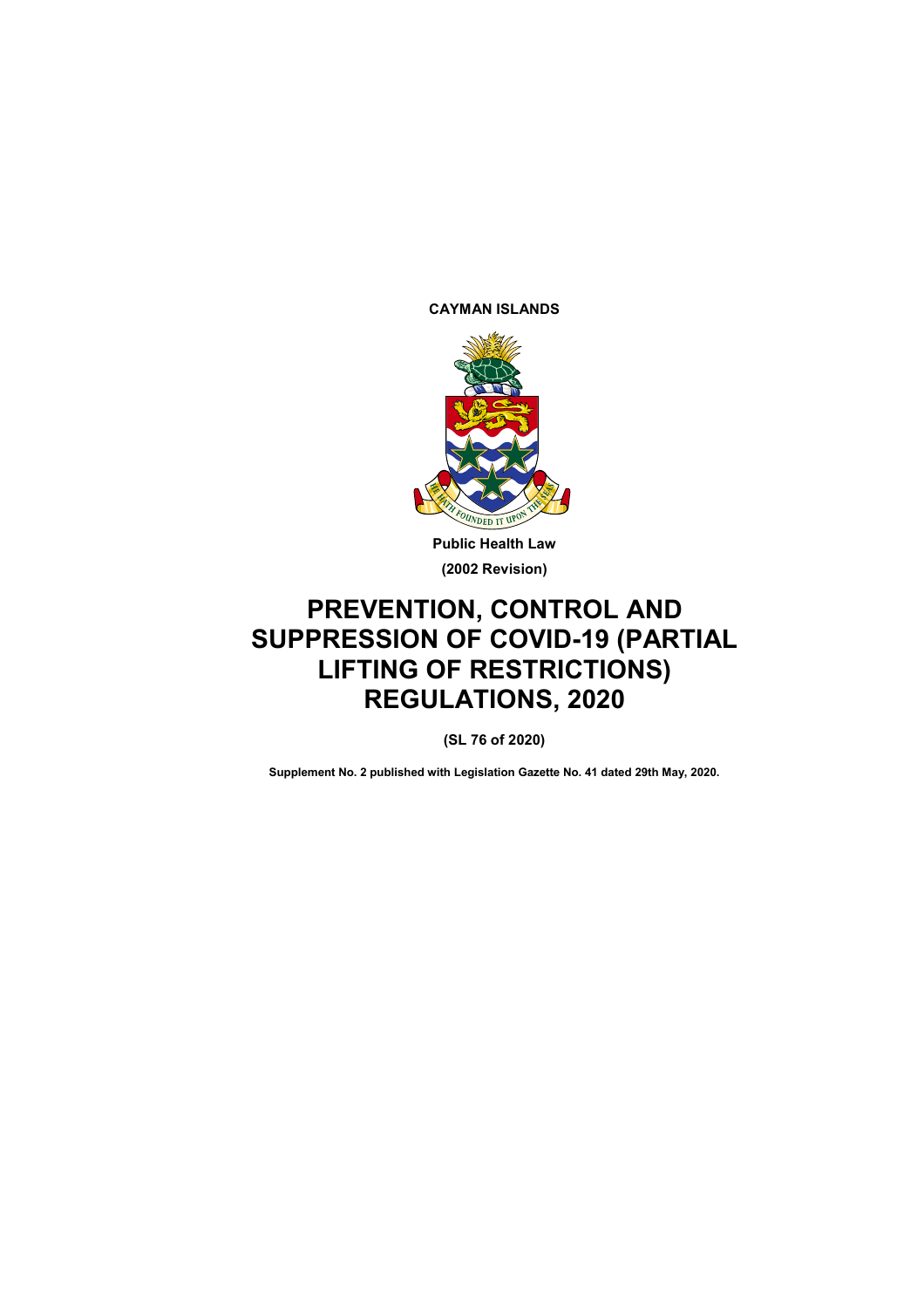**PUBLISHING DETAILS**

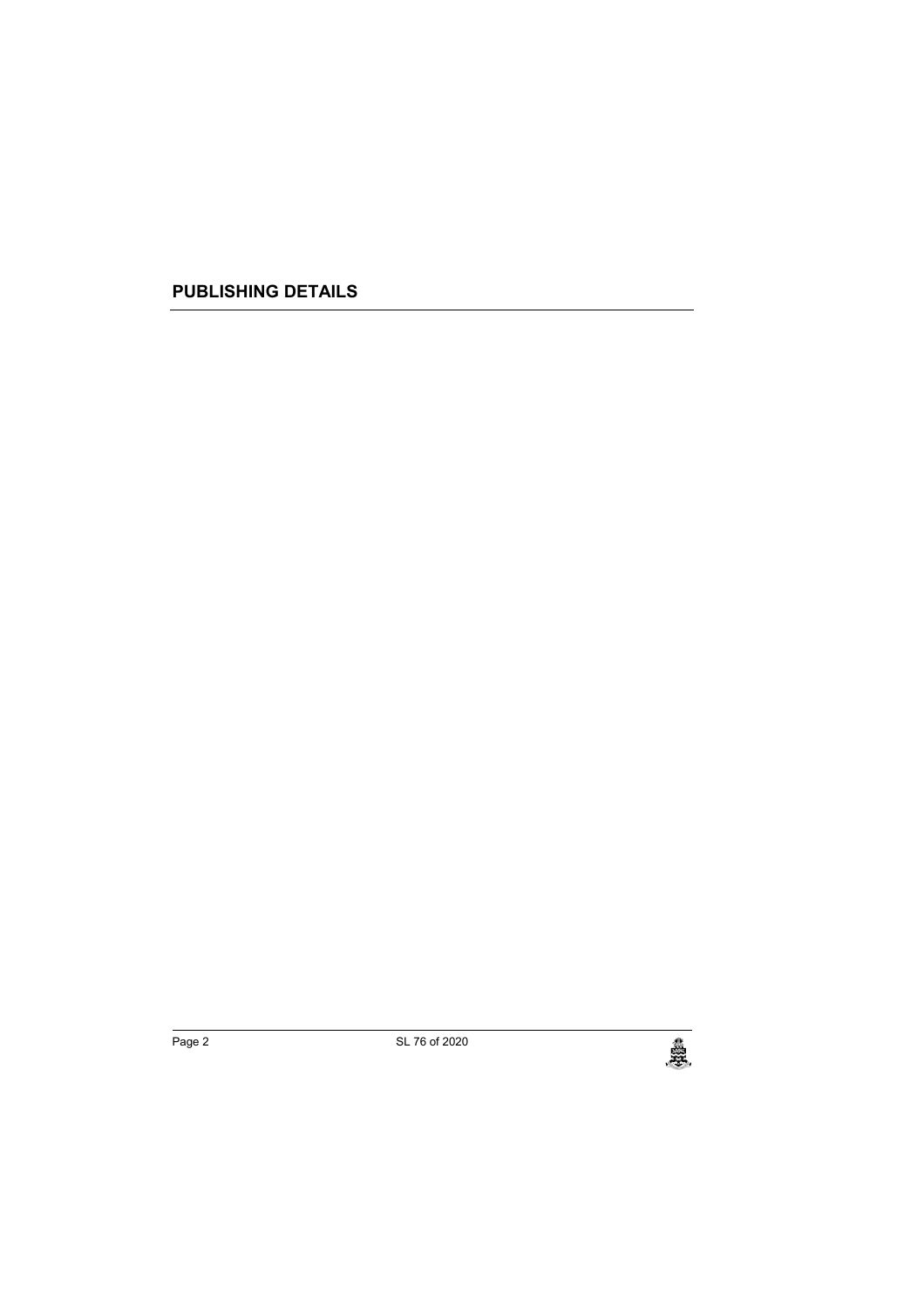#### **CAYMAN ISLANDS**



# **PREVENTION, CONTROL AND SUPPRESSION OF COVID-19 (PARTIAL LIFTING OF RESTRICTIONS) REGULATIONS, 2020**

**(SL 76 of 2020)**

## **Arrangement of Regulations**

Regulation **Page** 1. Citation and commencement .....................................................................................................5 2. Definitions..................................................................................................................................5 3. Definition of public meetings in Grand Cayman and Cayman Brac.............................................6 4. Public meetings- exemptions in Grand Cayman and Cayman Brac............................................7 5. Public places and social distance in Little Cayman ....................................................................8 6. Restaurants and bars in Grand Cayman and Cayman Brac .......................................................8 7. Wearing of masks in the Islands ................................................................................................9 8. Prohibition on holding of public meeting, procession or festive ceremony in Grand Cayman and Cayman Brac......................................................................................................10 9. Closure of public places in Grand Cayman ..............................................................................10 10. Restriction on certain activities and operations in Grand Cayman............................................10 11. Restriction on visitation in Grand Cayman and Cayman Brac ..................................................11 12. Shelter in place in Grand Cayman ...........................................................................................12 13. Public Transport in Grand Cayman and Cayman Brac .............................................................16 14. Restriction on certain essential travel in Grand Cayman ..........................................................16 15. Use of a boat for fishing – Grand Cayman ...............................................................................17 16. Travelling by boat for pleasure - Cayman Brac ........................................................................18 17. Travel between the Islands ......................................................................................................18 18. Police powers ..........................................................................................................................20



SL 76 of 2020 Page 3<br>Page 3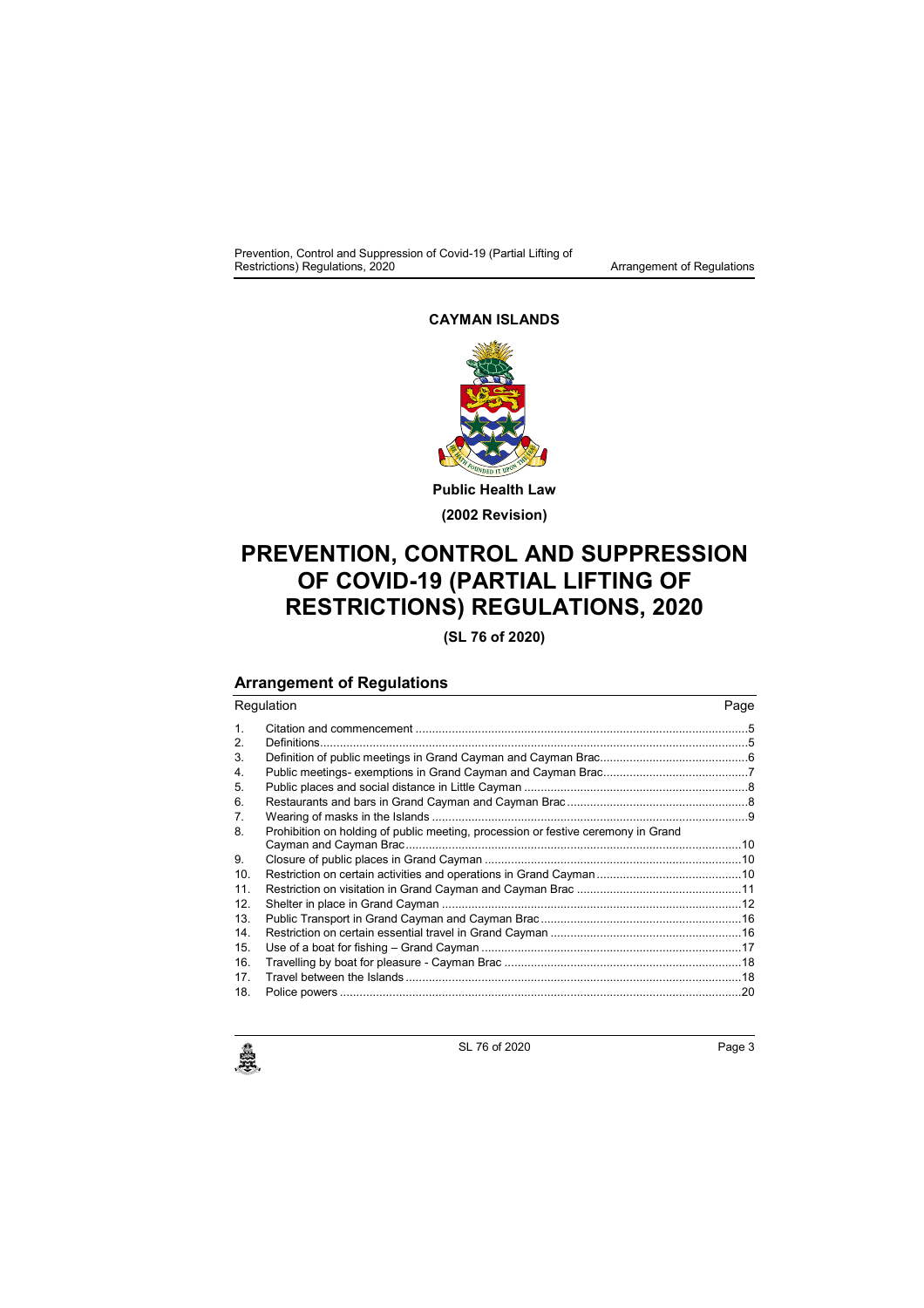| Arrangement of Regulations |  | Prevention, Control and Suppression of Covid-19 (Partial Lifting of<br>Restrictions) Regulations, 2020 |    |  |
|----------------------------|--|--------------------------------------------------------------------------------------------------------|----|--|
| 19.                        |  | Repeal of the Prevention, Control and Suppression of Covid-19 (Grand Cayman)                           | 21 |  |
| 20.                        |  |                                                                                                        |    |  |
| <b>SCHEDULE</b>            |  |                                                                                                        |    |  |

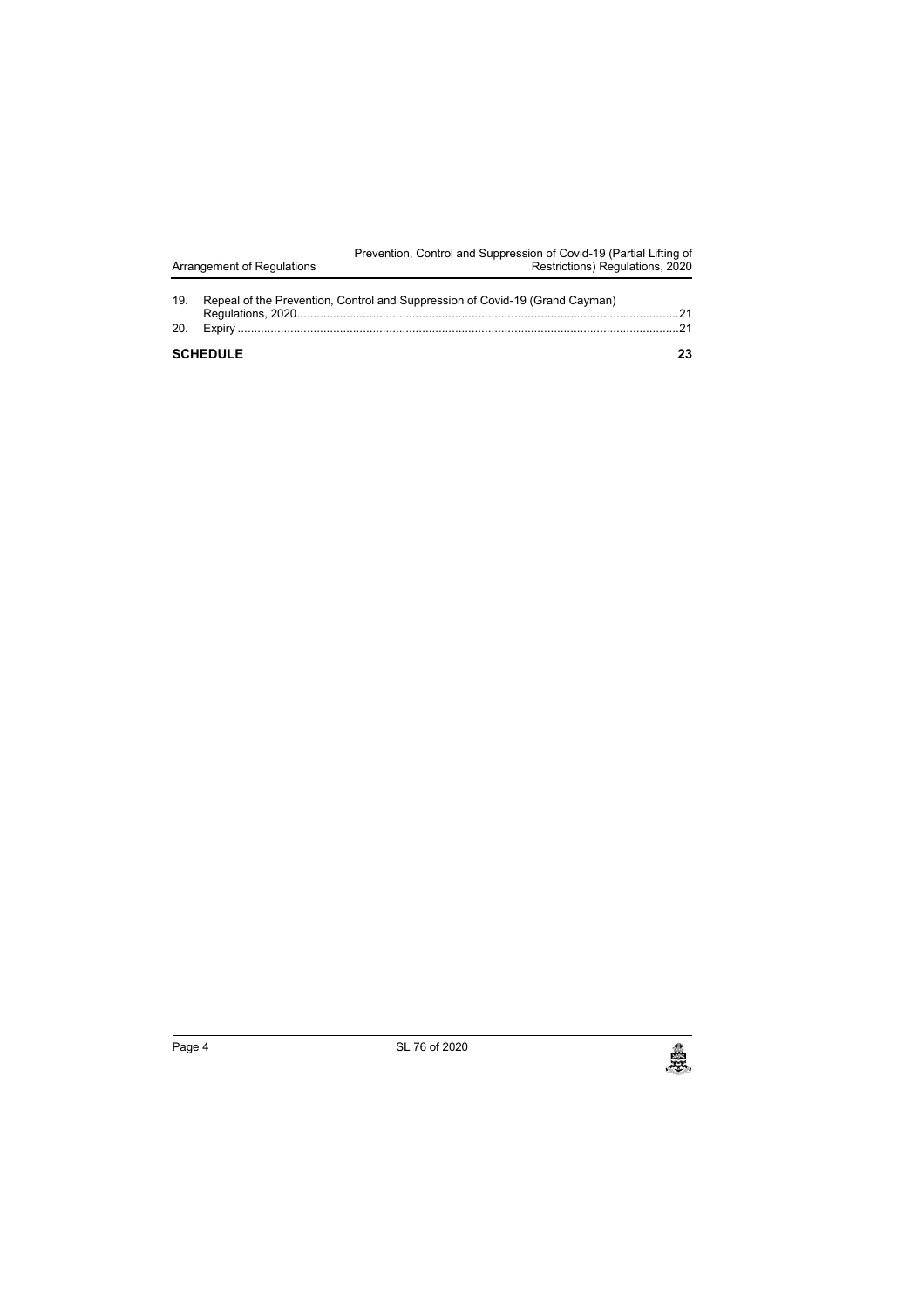## **CAYMAN ISLANDS**



# **PREVENTION, CONTROL AND SUPPRESSION OF COVID-19 (PARTIAL LIFTING OF RESTRICTIONS) REGULATIONS, 2020**

## **(SL 76 of 2020)**

In exercise of the powers conferred by section 34 of the Public Health Law (2002 Revision) the Cabinet makes the following Regulations —

## **1. Citation and commencement**

- **1**. (1) These Regulations may be cited as the Prevention, Control and Suppression of Covid-19 (Partial Lifting of Restrictions) Regulations, 2020.
	- (2) These Regulations come into force on 1st June, 2020.

#### **2. Definitions**

**2**. In these Regulations —

"**Competent Authority**" means the member of Cabinet charged with responsibility for international trade;

"**essential establishments, institutions, businesses, organisations and offices**" means establishments, institutions, businesses, organisations and offices at which persons specified under regulation 12 are employed;

**"festive ceremony**" means a ceremony to celebrate a locally recognised religious event or a public general holiday and includes an agricultural show;

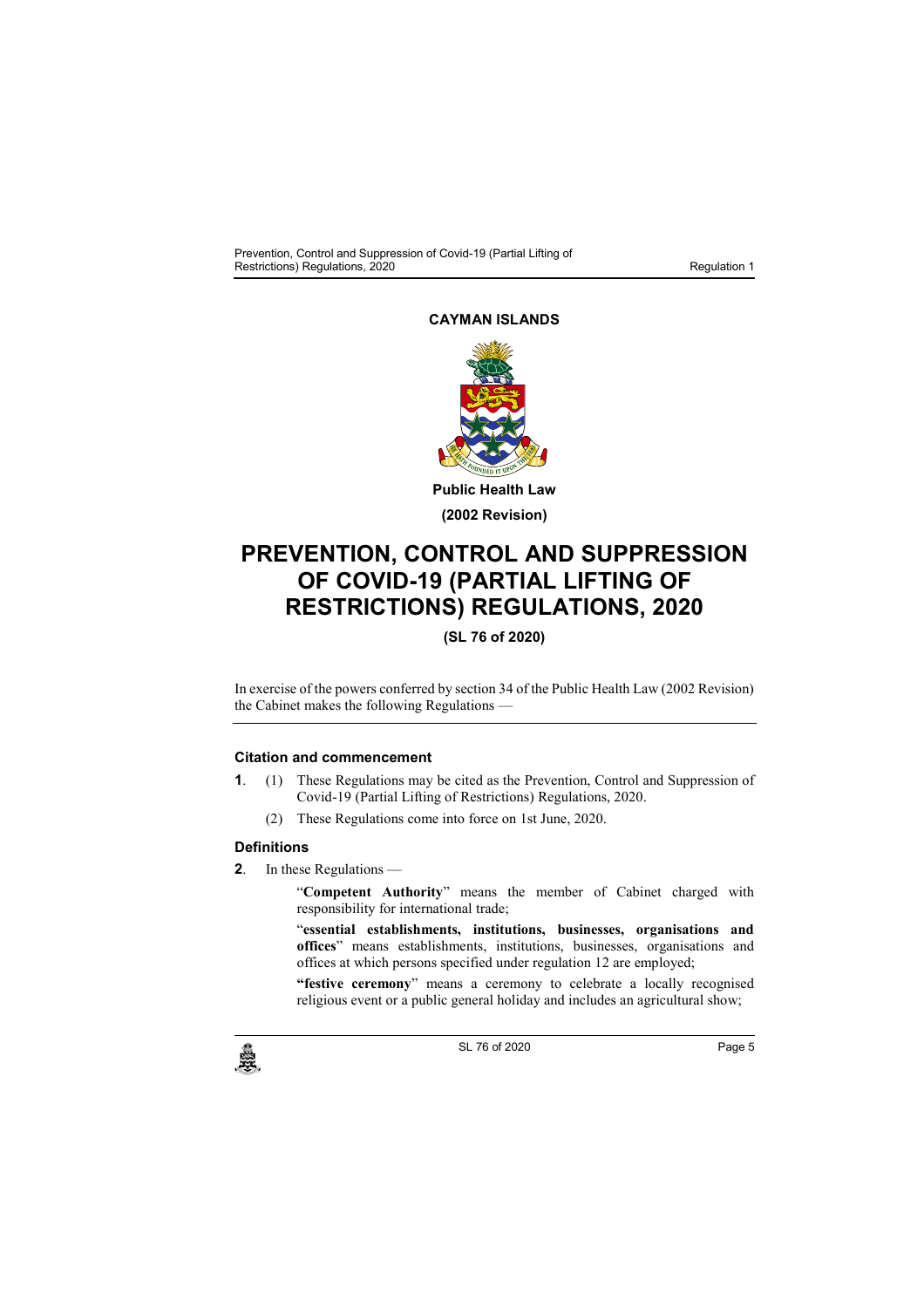Regulation 3

Prevention, Control and Suppression of Covid-19 (Partial Lifting of Restrictions) Regulations, 2020

**"non-profit organisation"** has the meaning assigned by the *Non-Profit Organisations Law (2020 Revision)*;

"**public general holiday**" has the meaning assigned by the *Public Holidays Law (2007 Revision)*;

**"public place**" means any highway, street, public park or garden, any sea beach and any public bridge, road, lane, footway, square, court, alley or passage, whether a thoroughfare or not; and includes any open space and any premises to which, for the time being, the public have or are permitted to have access, whether on payment or otherwise;

"virus" means the virus known as Covid-19; and

"**waters**" means the waters of the territorial seas of the Islands.

#### **3. Definition of public meetings in Grand Cayman and Cayman Brac**

- **3**. (1) In these Regulations "**public meeting**" means
	- (a) in Grand Cayman
		- (i) up to 11:59 p.m. on 6th June, 2020, a gathering of more than two persons in any public place for the purposes of engaging in the activities specified in paragraph (2); and
		- (ii) on and after 7th June, 2020, a gathering of more than six persons in any public place for the purposes of engaging in the activities specified in paragraph (2); and
	- (b) in Cayman Brac, a gathering of more than twenty-five persons in any public place for the purposes of engaging in the activities specified in paragraph (2).
	- (2) The activities to which paragraph (1) relates are as follows
		- (a) leisure, recreational or spiritual activities including those organised by service clubs, faith-based organisations, community organisations, civic organisations and business organisations.
		- (b) parades and social activities related to such parades, including stage shows and parties;
		- (c) sporting events, except open air non-contact sports, subject to
			- (i) any conditions which may be imposed by the Competent Authority; and
			- (ii) persons maintaining a distance of at least six feet or two metres from another person;
		- (d) concerts;
		- (e) conventions;
		- (f) conferences;

Page 6 SL 76 of 2020<br>المجلس المستخدم المستخدم المستخدم المستخدم المستخدم المستخدم المستخدم المستخدم المستخدم المستخدم المستخدم المس<br>والمستخدم المستخدم المستخدم المستخدم المستخدم المستخدم المستخدم المستخدم المستخدم المستخد

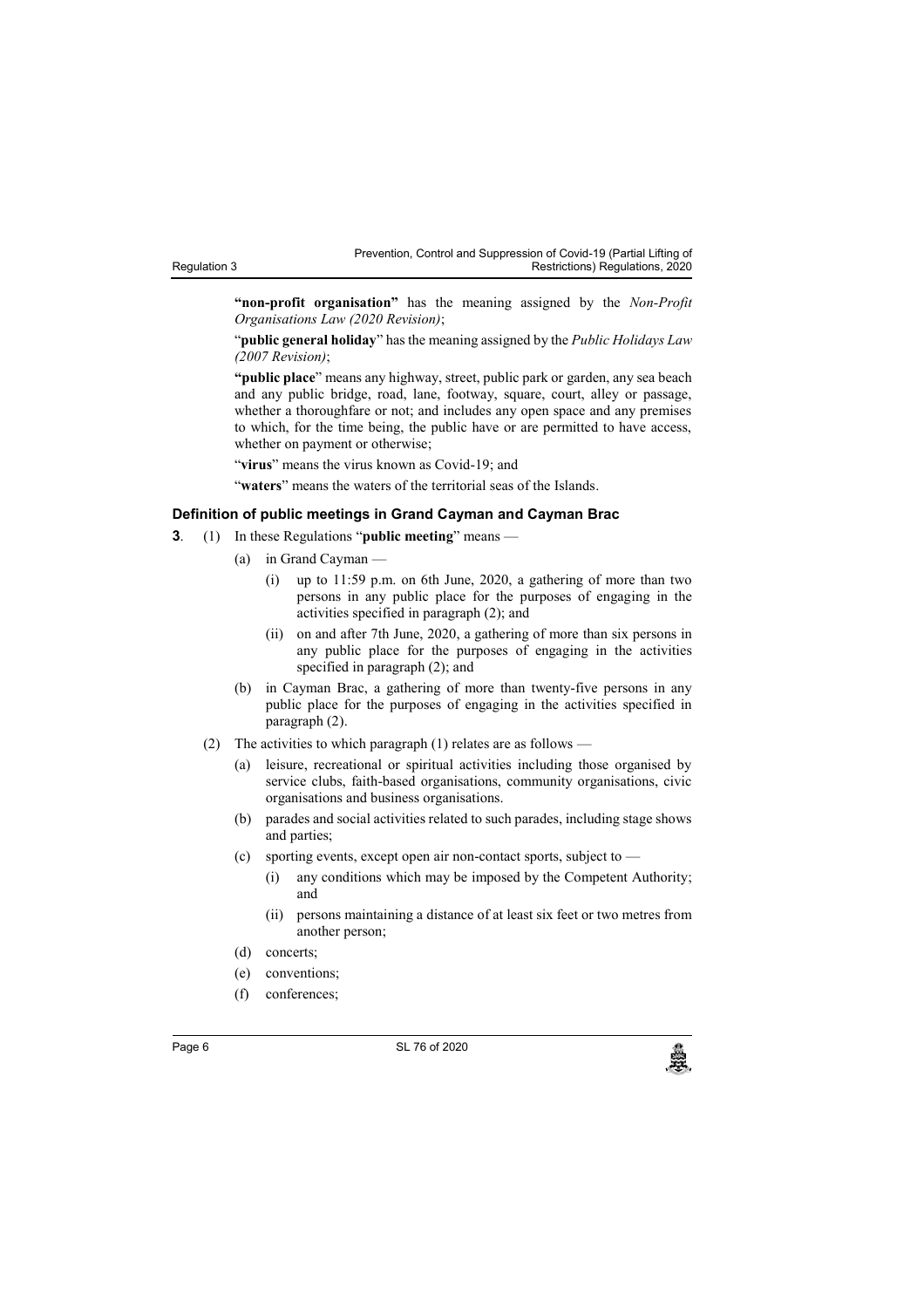- (g) graduations; and
- (h) fundraisers,

and such other activities as are specified by the Competent Authority and notified in the *Gazette*, in any other official Government website or official means of communication.

(3) For the purposes of the definition of "public meeting", "**person**" does not include a person employed to provide the activities specified in the definition of "public meeting" or persons who reside within the same household.

#### **4. Public meetings- exemptions in Grand Cayman and Cayman Brac**

**4**. (1) For the avoidance of doubt, and subject to this regulation, the definition of "public meeting" in regulation 3 does not extend to any activity in the following public places in Grand Cayman and Cayman Brac —

(a) health care facilities;

- (b) supermarkets;
- (c) convenience stores and minimarts;
- (d) hardware stores and home depots;
- (e) car dealerships and other businesses which sell vehicle parts, and maintain and repair vehicles;
- (f) car wash businesses;
- (g) subject to paragraph (4), construction, building and maintenance businesses, including businesses which provide engineering, plumbing, electrical, air conditioning and similar services;
- (h) pharmacies;
- (i) retail banks, building societies and credit unions;
- (j) gas or refilling stations;
- (k) post offices, and mail and parcel delivery businesses;
- (l) money remittance facilities, subject to such conditions as may be imposed by the Competent Authority;
- (m) retail businesses;
- (n) real estate businesses;
- (o) pet grooming businesses;
- (p) laundromats;
- (q) educational institutions for the purpose of delivery and collection of material only; and
- (r) such other public places as may be specified by the Competent Authority and notified in the *Gazette*, in any other official Government website or



c SL 76 of 2020<br>
SL 76 of 2020<br>
Page 7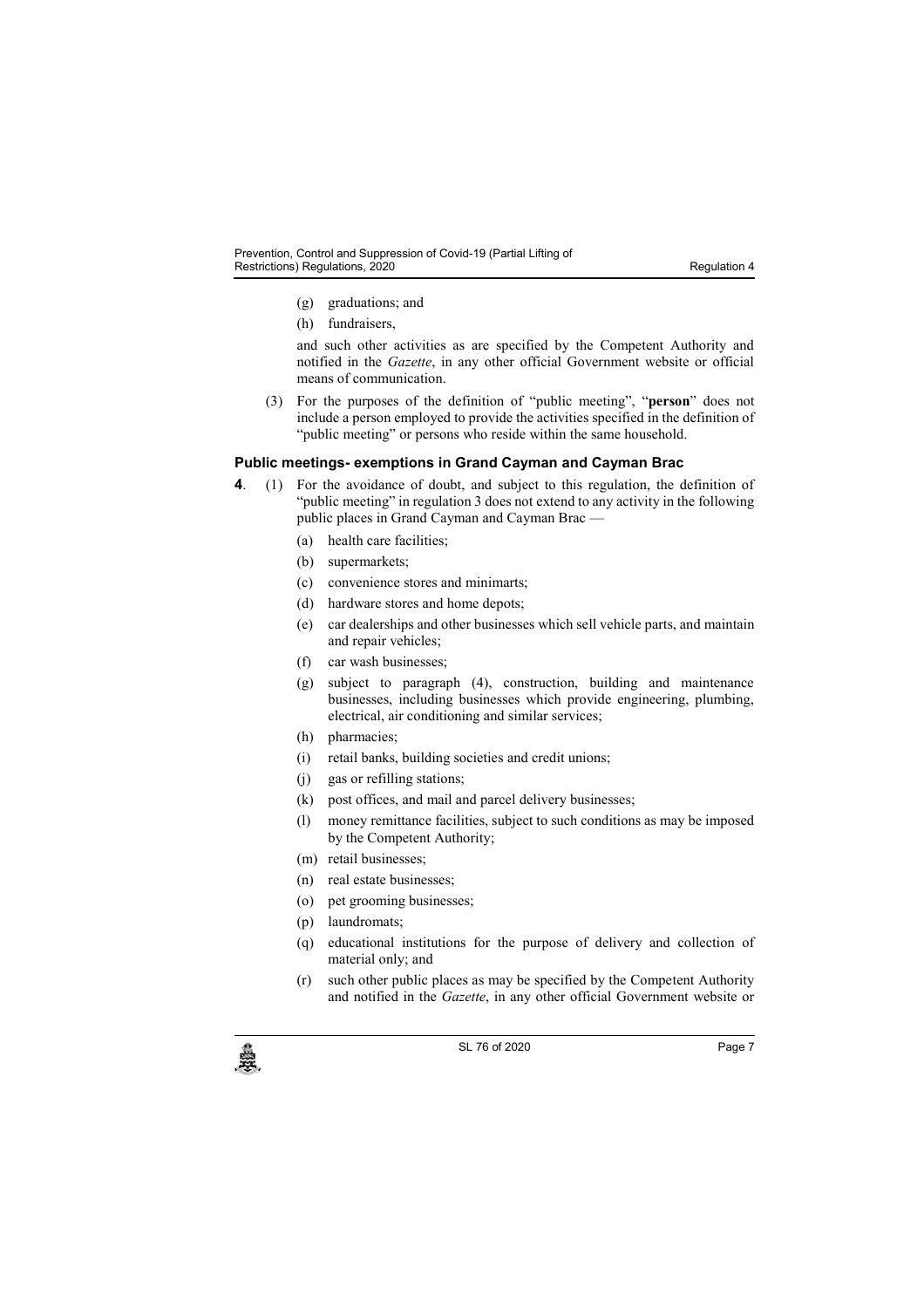| Prevention, Control and Suppression of Covid-19 (Partial Lifting of |                                 |  |
|---------------------------------------------------------------------|---------------------------------|--|
|                                                                     | Restrictions) Regulations, 2020 |  |

official means of communication, subject to such conditions as may be imposed by the Competent Authority.

- (2) The owner or operator of a public place specified in paragraph (1) shall restrict the number of customers inside the place of business at any one time so that each customer is able to distance himself or herself at least six feet or two metres from any other person.
- (3) Every person who is indoors a public place specified in paragraph (1) shall wear a mask or cloth face covering in accordance with regulation 7.
- (4) Construction businesses may, subject to any conditions which may be imposed by the Competent Authority, perform works of construction and related services.
- (5) Each person in a public place shall maintain a distance of at least six feet or two metres from another person.
- (6) A person who contravenes paragraph (2), (4) or (5) commits an offence and is liable on conviction to a fine of one thousand dollars and to imprisonment for six months.

#### **5. Public places and social distance in Little Cayman**

- **5**. (1) The owner or operator of a public place in Little Cayman shall restrict the number of customers inside the place of business at any one time so that each customer is able to distance himself or herself at least six feet or two metres from any other person.
	- (2) Each person who is indoors a public place shall maintain a distance of at least six feet or two metres from another person.
	- (3) Paragraph (2) does not apply to persons who reside at the same household.
	- (4) A person who contravenes paragraph (1) or (2) commits an offence and is liable on conviction to a fine of one thousand dollars and to imprisonment for six months.

#### **6. Restaurants and bars in Grand Cayman and Cayman Brac**

- **6**. (1) The following applies to restaurants and bars in Grand Cayman
	- (a) up to 11:59 p.m. on 6th June, 2020, restaurants shall be restricted to only providing drive-through services or, the take out, delivery or curb side collection of food; and
	- (b) on and after 7th June, 2020, restaurants and bars may offer services on any outside areas which form a part of the premises of the restaurant or bar, subject to the following conditions
		- (i) no more than six customers shall be permitted to be seated at a table;
		- (ii) each table shall be at least eight feet apart;

Regulation 5

Page 8 **SL 76 of 2020**<br>SL 76 of 2020<br>منابع المسلمات المسلمات المسلمات المسلمات المسلمات المسلمات المسلمات المسلمات المسلمات المسلمات المسلمات المسلم

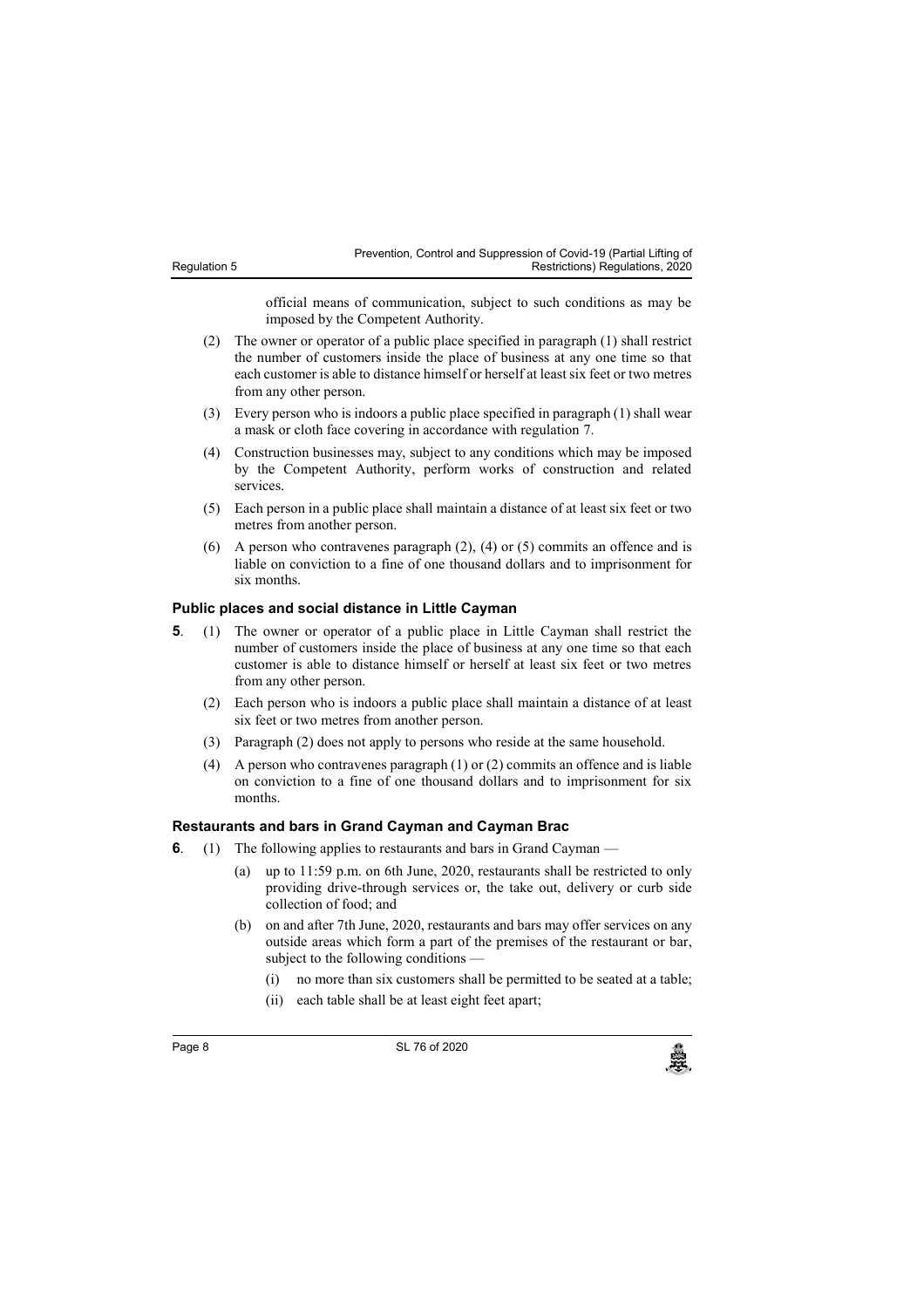- (iii) no person shall be permitted to be seated or served at an indoor counter in a restaurant or bar; and
- (iv) any other conditions which may be imposed by the Competent Authority.
- (2) Bars in Cayman Brac may only operate on and after 7th June, 2020.
- (3) Restaurants and bars in Grand Cayman and Cayman Brac shall operate no later than 9:00 pm.
- (4) A manager or operator of a restaurant or bar who contravenes paragraph (1), (2) or (3) commits an offence and is liable on conviction to a fine of one thousand dollars and to imprisonment for six months.

#### **7. Wearing of masks in the Islands**

- **7.** (1) Any person over the age of two years old who is indoors a public place and is unable to, or does not maintain a distance of six feet from every other person, shall cover his or her mouth and nose with a mask or cloth face covering, except —
	- (a) where the person is unable to wear a mask or cloth face covering due to a medical condition or the person is otherwise exempted by guidance provided by the Medical Officer of Health; or
	- (b) where the person is sitting or eating, without talking, at his or her desk at the person's place of employment.
	- (2) A person who refusesto wear a mask or cloth face covering because of a medical condition shall not be required to produce documentation verifying the condition.
	- (3) Paragraph (1) applies to all employees and customers of businesses and other organizations open to the public.
	- (4) All persons are also required to wear masks or cloth face coverings when providing or using the services of any taxi or ride-sharing, or similar public transport service or while within an enclosed or semi-enclosed waiting area for the transport service.
	- (5) The Medical Officer of Health shall issue written guidance to implement the provisions of this regulation, which shall include guidance for the use of masks or cloth face coverings by children between the ages of two and ten years old.
	- (6) The guidance under paragraph (5) shall be published in the *Gazette*, in any other official Government website or official means of communication.
	- (7) Where a customer refuses to wear a mask or cloth face covering for non-medical reasons, the owner or operator of a public place may refuse entry to the person.
	- (8) This regulation applies to all of the Islands.

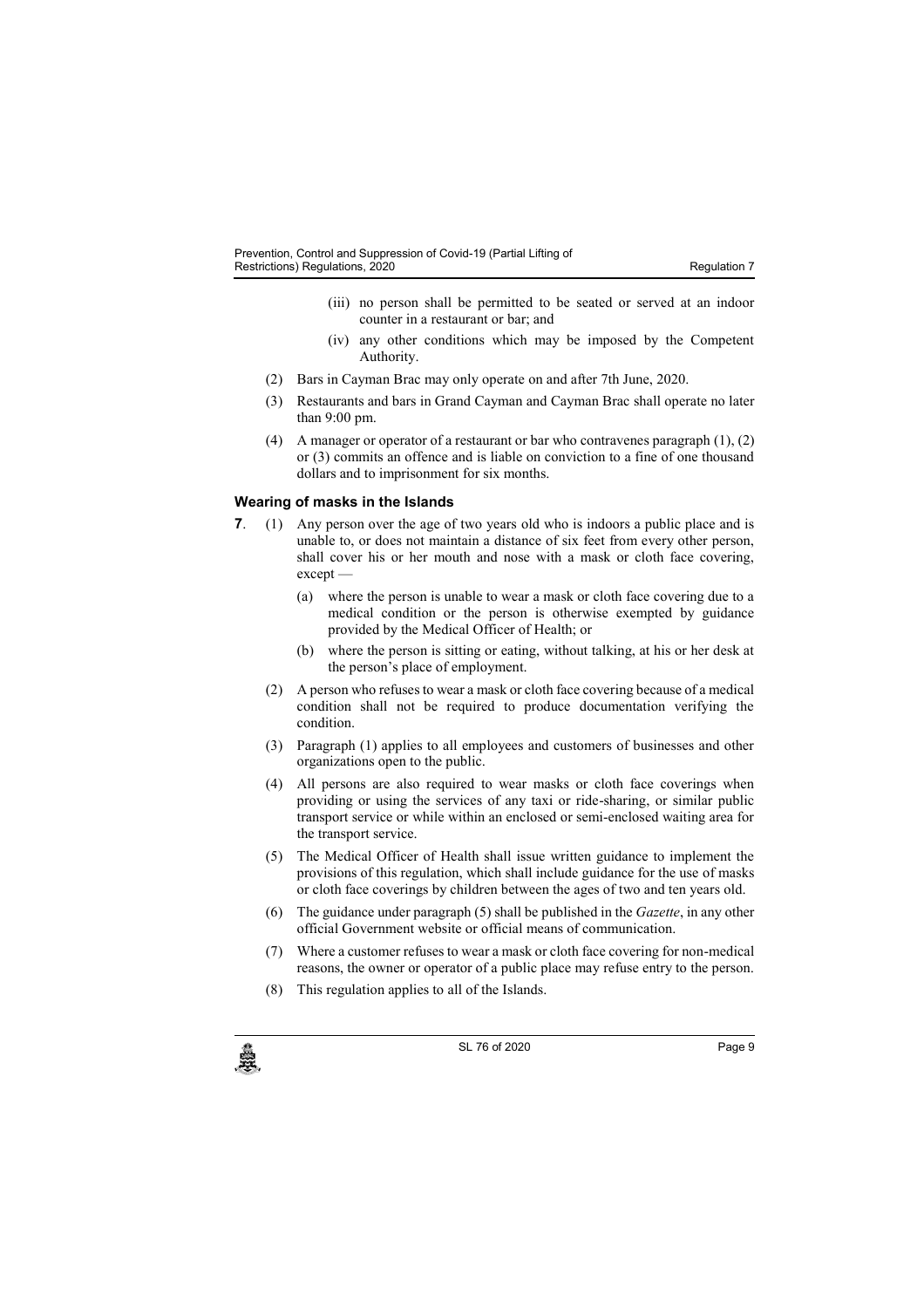| Prevention, Control and Suppression of Covid-19 (Partial Lifting of |  |                                 |  |
|---------------------------------------------------------------------|--|---------------------------------|--|
|                                                                     |  | Restrictions) Regulations, 2020 |  |

#### **8. Prohibition on holding of public meeting, procession or festive ceremony in Grand Cayman and Cayman Brac**

- **8**. (1) Subject to regulation 3(1), for the purposes of preventing, controlling and suppressing the spread of the virus, no person shall hold any public meeting, procession or festive ceremony in Grand Cayman or Cayman Brac until further notice or until such date as the Cabinet may by notice specify.
	- (2) A notice under paragraph (1) shall be published in the *Gazette,* in any other official Government website or official means of communication.
	- (3) A person who contravenes paragraph (1) commits an offence and is liable on conviction to a fine of one thousand dollars and to imprisonment for six months.

#### **9. Closure of public places in Grand Cayman**

Regulation 8

- **9**. (1) For the purposes of preventing, controlling and suppressing the spread of the virus in Grand Cayman —
	- (a) with the exception of essential establishments, institutions, businesses, organisations and offices, the establishments, institutions, businesses, organisations and offices specified in regulation 4(1), restaurants and bars, and government offices, all other establishments, institutions, businesses, organisations and offices shall be closed but, if the establishments, institutions, businesses, organisations or offices so require, their employees shall work remotely from home;
	- (b) the public places specified in regulation 4(1),(with the exception of health care facilities, retail banks, building societies and credit unions), shall restrict their hours of business to during the hours of 6:00 a.m. and 9:00 p.m.;
	- (c) retail banks, building societies and credit unions shall restrict their hours of business to during the hours of 9:00 a.m. and 4:00 p.m.; and
	- (d) all persons employed within the public service, unless specifically designated as essential workers, shall work remotely from home.
	- (2) Health care facilities shall not be restricted in their hours of business.
	- (3) A person who contravenes paragraph (1) commits an offence and is liable on conviction to a fine of one thousand dollars and to imprisonment for six months.

#### **10. Restriction on certain activities and operations in Grand Cayman**

- **10**. (1) For the purposes of preventing, controlling and suppressing the spread of the virus in Grand Cayman, no person shall —
	- (a) host or attend a private gathering which includes any person from outside of the immediate household of the house occupant;
	- (b) visit or permit entry to any person to -
		- (i) a strata gym; or

Page 10 SL 76 of 2020<br>المجلس المستخدم المستخدم المستخدم المستخدم المستخدم المستخدم المستخدم المستخدم المستخدم المستخدم المستخدم المس<br>والمستخدم المستخدم المستخدم المستخدم المستخدم المستخدم المستخدم المستخدم المستخدم المستخ

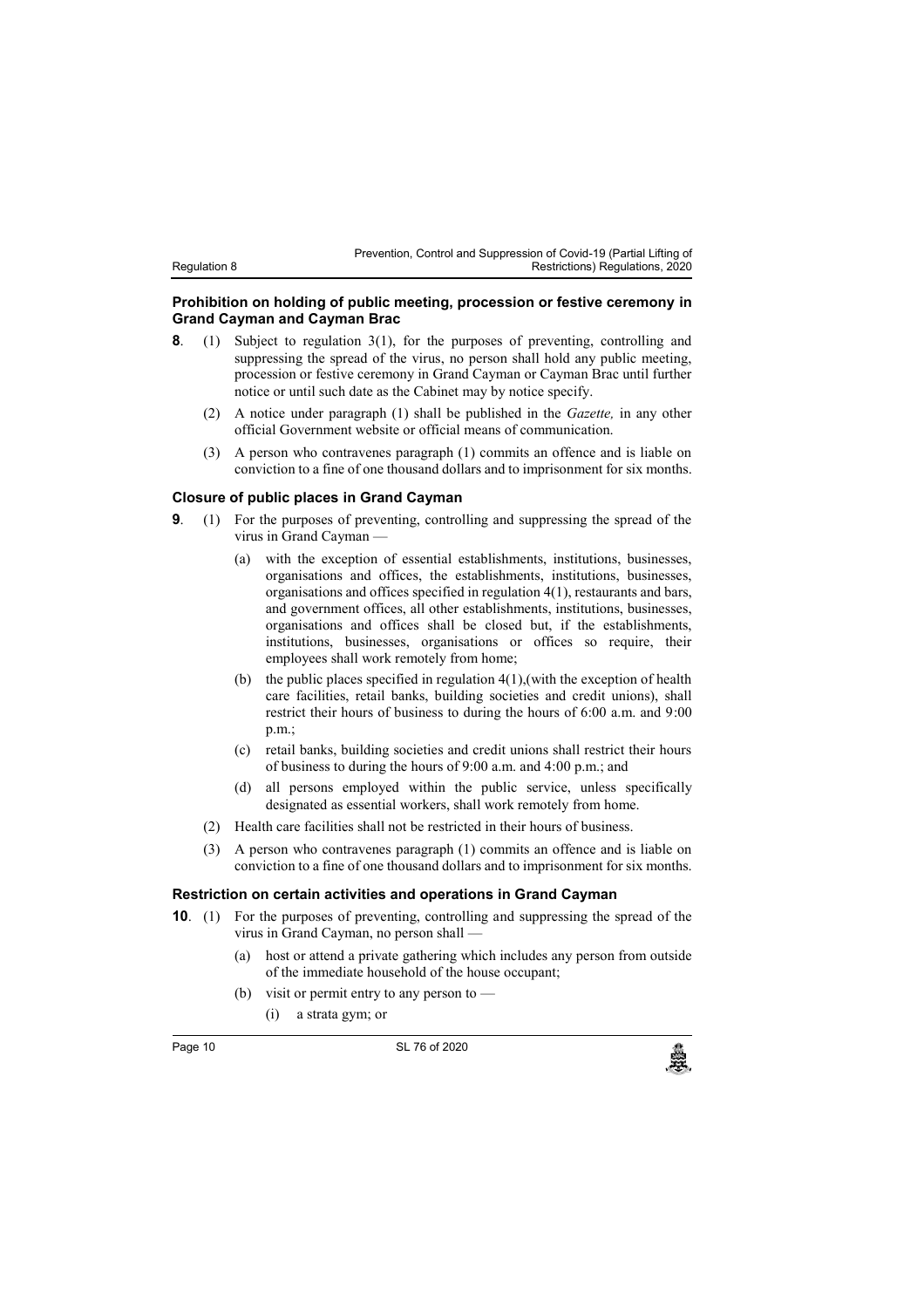- (ii) strata playground;
- (c) subject to regulation 14, visit or permit entry to an educational institution, unless the person is involved in the distribution or collection of school supplies;
- (d) offer for hire or seek to travel on
	- (i) a boat, travelling inter-island, except for transport of freight or for the importation and distribution of seafood; or
	- (ii) inter-island private commercial sea transport that is non-essential;
- (e) host or attend a wedding which hosts ten or more persons other than the bride, bridegroom, official witnesses and the marriage officer; or
- (f) host or attend a funeral, except ten members of the immediate family, six pallbearers, at least one officiant and essential mortuary staff.
- (2) A person who contravenes paragraph (1) commits an offence and is liable on conviction to a fine of one thousand dollars and to imprisonment for six months.

#### **11. Restriction on visitation in Grand Cayman and Cayman Brac**

- **11**. (1) With the exception of
	- (a) the Medical Officer of Health or a person authorised by the Medical Officer of Health in the case of Grand Cayman; and
	- (b) the Director of the Sister Islands Health Services or a person authorised by the Director of the Sister Islands Health Services in the case of Cayman Brac,

for the purposes of surveillance or management of a person in quarantine or isolation, no person shall visit or be permitted to visit a place or a person referred to in paragraph (2).

- (2) The following are the places and persons referred to in paragraph  $(1)$ 
	- (a) a place or facility of quarantine or isolation;
	- (b) a detainee in a prison or place of detention; or
	- (c) a patient in a health care facility.
- (3) No person shall, except with the written permission of
	- (a) the Medical Officer of Health in the case of Grand Cayman; and
	- (b) the Director of the Sister Islands Health Services in the case of Cayman Brac,

visit or be permitted to visit a residential home care facility.

(4) A person who contravenes paragraph (1) or (3) commits an offence and is liable on conviction to a fine of one thousand dollars and to imprisonment for six months.



c SL 76 of 2020<br>
SL 76 of 2020<br>
Page 11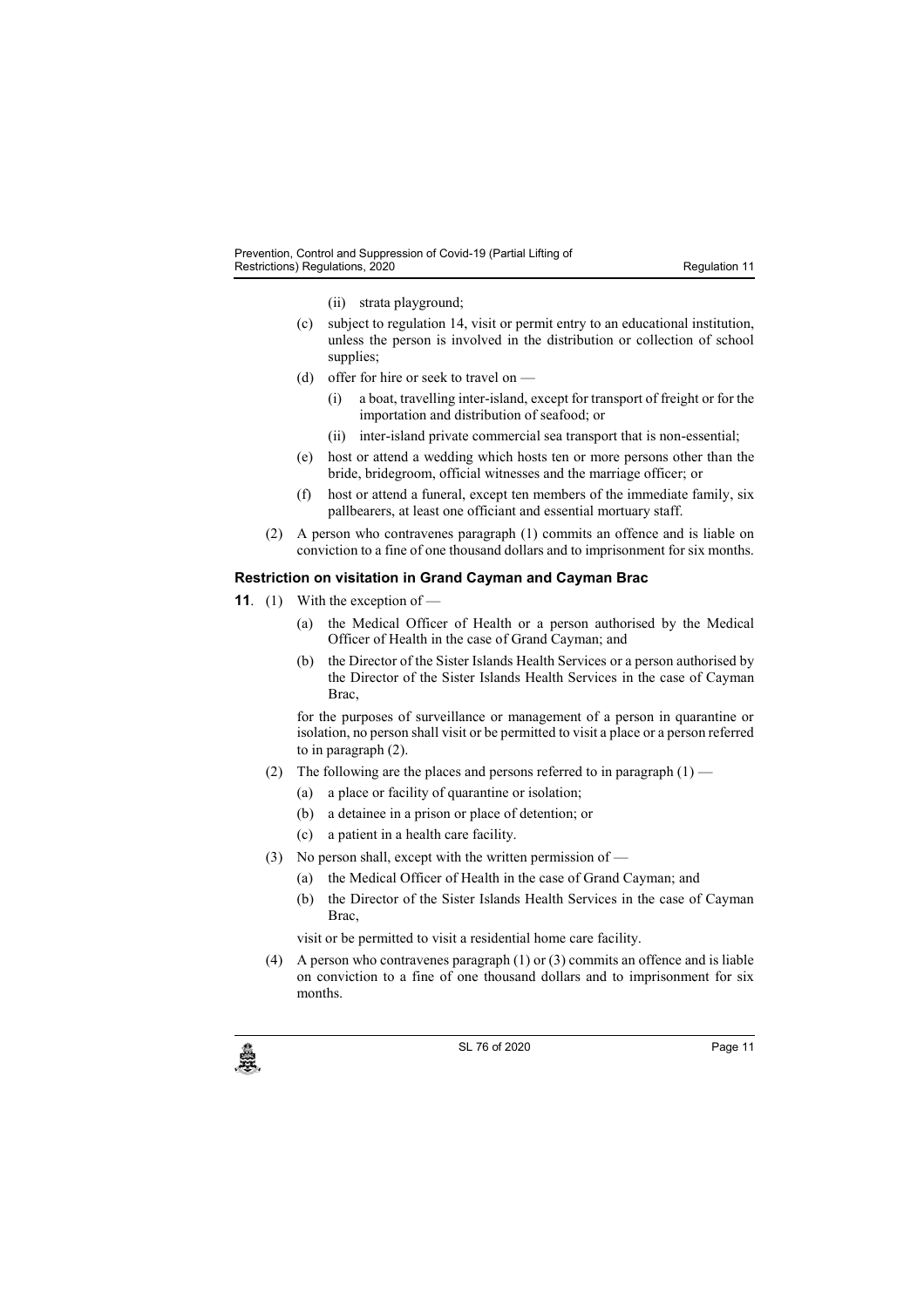#### **12. Shelter in place in Grand Cayman**

Regulation 12

- **12**. (1) For the purposes of preventing, controlling and suppressing the spread of the virus and subject to paragraphs  $(2)$ ,  $(3)$ ,  $(5)$ ,  $(6)$ ,  $(7)$ ,  $(8)$ ,  $(9)$  and  $(10)$ , persons in Grand Cayman shall remain in the confines of their place of residence, inclusive of their yard space.
	- (2) The following persons are exempt from paragraph (1) while carrying out their official or employment related duties —
		- (a) an officer of the Royal Cayman Islands Police Service referred to in section 3 of the *Police Law (2017 Revision)*;
		- (b) a customs and border control officer of the Customs and Border Control Service established under section 3 of the *Customs and Border Control Law, 2018*;
		- (c) an officer of the Fire Brigade established under section 3 of the *Fire Brigade Law (2006 Revision)*;
		- (d) a prison officer;
		- (e) persons involved in essential services delivery, in the form of child protection and residential care, in the Department of Children and Family Services;
		- (f) waste and sanitation workers;
		- (g) staff within a health care facility or persons delivering emergency medical services, persons providing pain management services or persons providing treatment of chronic pain;
		- (h) essential officers of any water, electricity or other sector encompassing the provision of electronic communications including print and electronic media;
		- (i) persons employed to physically deliver water or cooking gas to premises;
		- (j) persons who provide care to other persons with a disability or who are otherwise vulnerable persons;
		- (k) non-profit organisations which, and other persons who, engage in the preparation and delivery of food and supplies to persons with disabilities or to persons who are vulnerable persons, where those non-profit organisations and persons are approved by the Competent Authority for the purpose of subparagraph (ab);
		- (l) subject to regulation 13, persons who operate or drive taxis or omnibuses;
		- (m) persons involved in agriculture and food production;
		- (n) persons engaged in the provision of emergency veterinary services;
		- (o) persons engaged in the provision of pool maintenance, grounds maintenance, landscaping and gardening services;

Page 12 SL 76 of 2020<br>المجلس المستخدم المستخدم المستخدم المستخدم المستخدم المستخدم المستخدم المستخدم المستخدم المستخدم المستخدم المس<br>والمستخدم المستخدم المستخدم المستخدم المستخدم المستخدم المستخدم المستخدم المستخدم المستخ

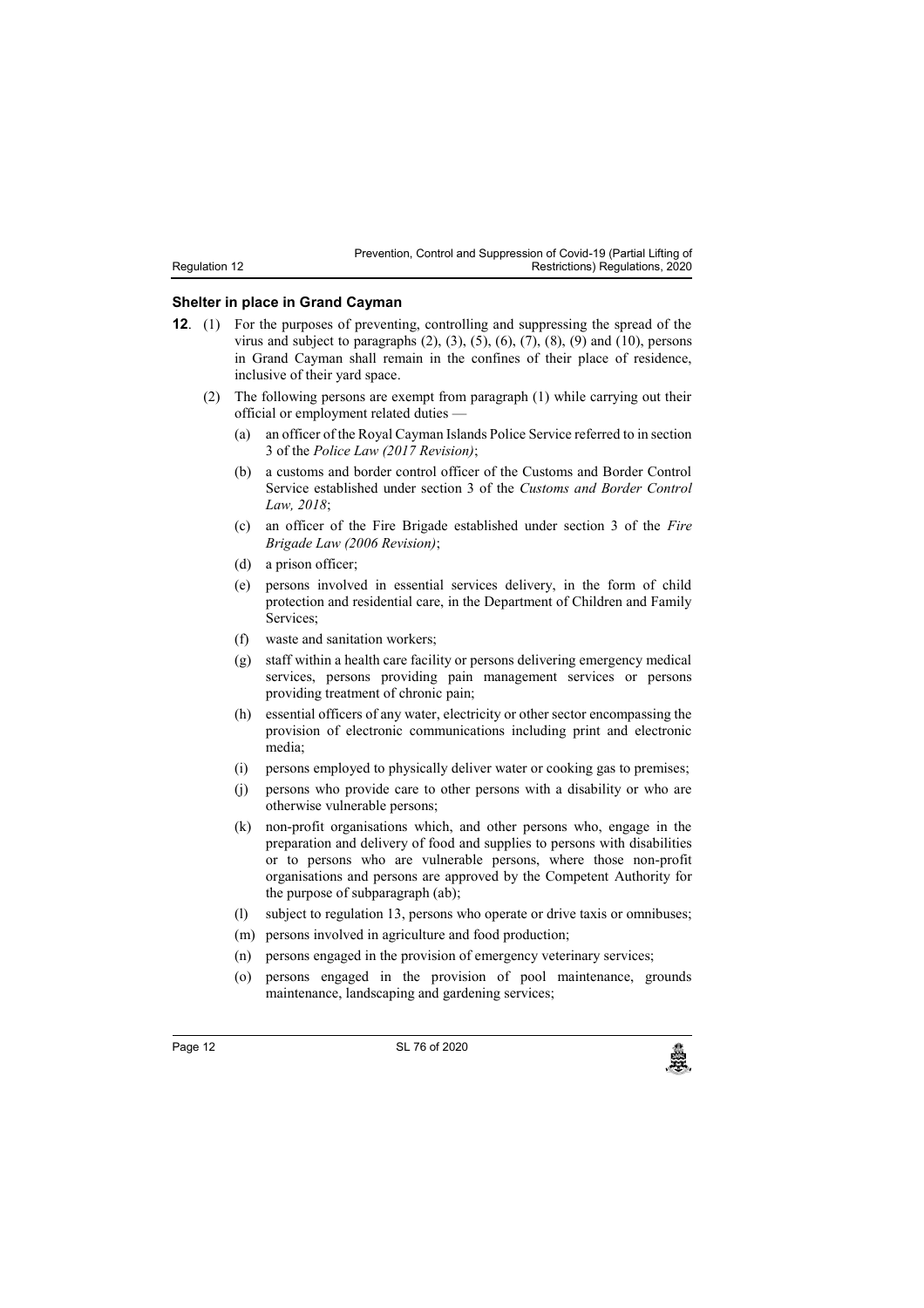- (p) postal workers and persons employed by mail or parcel courier services to collect and deliver mail and parcels;
- (q) persons who are involved in the distribution of school supplies at educational institutions;
- (r) persons who operate, manage or are employed by any of the public places specified in regulation  $4(1)$  or  $6(1)$ ;
- (s) persons engaged in the exercise of Cabinet, parliamentary or judicial duties;
- (t) persons providing services connected with the loading and unloading of cargo ships and with the storage and delivery of goods;
- (u) persons employed by a business licensed to provide security guard services:
- (v) persons employed by restaurants to provide food delivery services, until no later than —
	- (i) 10:00 p.m. up to 6th June, 2020; and
	- (ii) 11:00 p.m. on and after 7th June, 2020;
- (w) persons employed by businesses other than restaurants to provide food or grocery delivery services, until no later than—
	- (i) 10:00 p.m. up to 6th June, 2020; and
	- (ii) 11:00 p.m. on and after 7th June, 2020;
- (x) persons who travel to restaurants which provide
	- (i) drive-through or curb side collection of food or for the take out of food, until no later than 7:00 p.m. up to 6th June, 2020; and
	- (ii) drive-through or curb side collection of food or for the take out of food or outdoor dining, until no later than 10:00 p.m. on and after 7th June, 2020;
- (y) civil servants as designated by the Chief Officer of the Portfolio of the Civil Service, for the purposes of performing their employment duties;
- (z) persons who operate, manage or are employed by pest control businesses;
- (aa) other members of an essential service or an essential services provider, as designated by the Competent Authority after consultation with the Hazard Management Department of the Cayman Islands, for the purposes of performing their employment duties; and
- (ab) other persons involved in such other activities, duties, businesses, purposes or undertakings as may be specified by the Competent Authority and notified in the *Gazette*, in any other official Government website or official means of communication, subject to such conditions as may be imposed by the Competent Authority.



c SL 76 of 2020<br>
SL 76 of 2020<br>
Page 13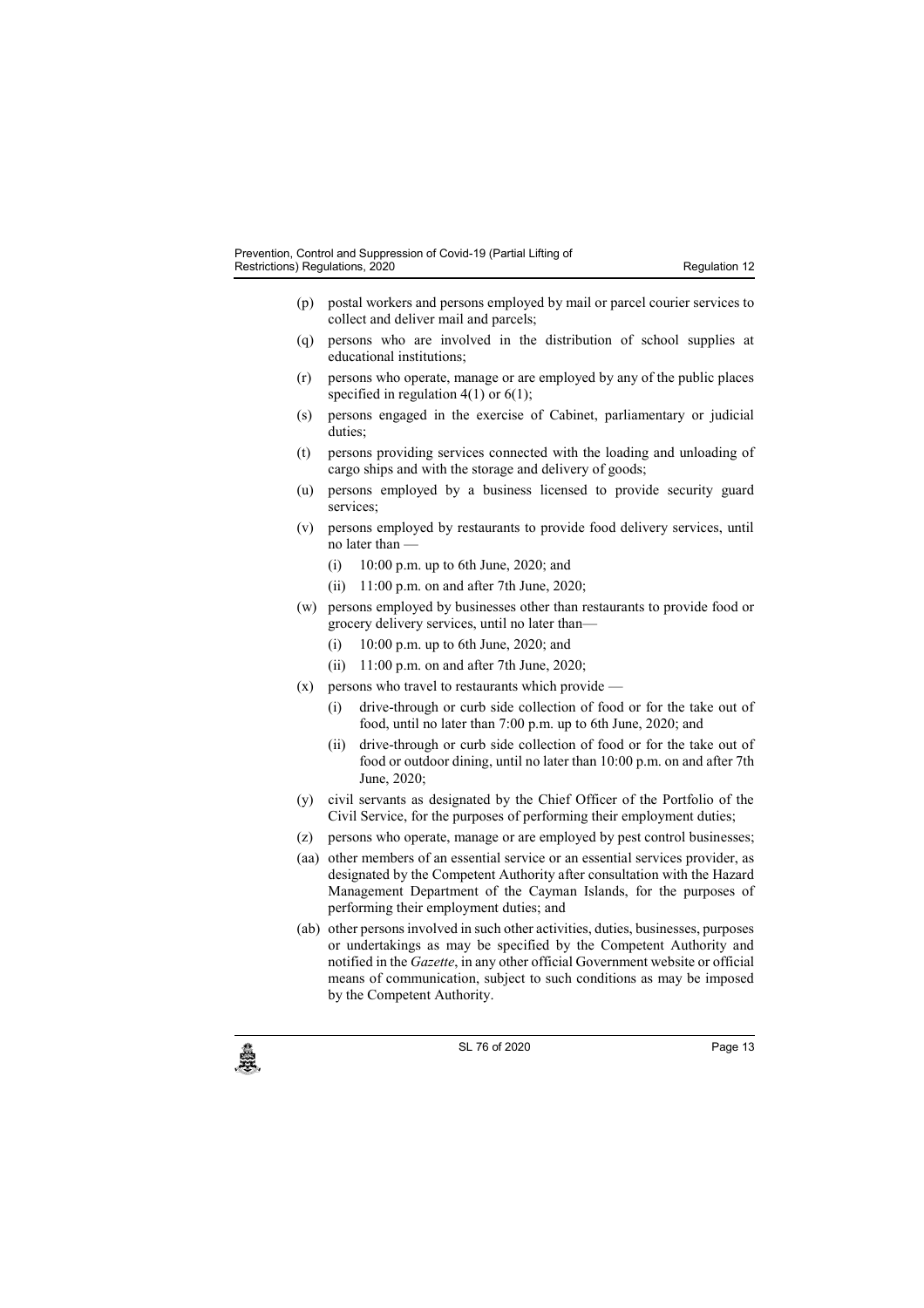| Regulation 12 |  |
|---------------|--|

- (3) Notwithstanding paragraph (1), persons who have to undertake essential travel —
	- (a) to fulfil a legal obligation, including
		- (i) attending court;
		- (ii) satisfying bail conditions; or
		- (iii) participating in, or representing a person in, legal or related proceedings;
	- (b) in relation to children who do not live in the same household as their parents, or one of their parents, to continue existing arrangements for access to, and contact between, parents and children; or
	- (c) to any of the public places specified under regulation  $4(1)$  or  $6(1)$ ,

may leave their place of residence for such purposes or to travel to such places and to carry out any relevant activity in such places.

- (4) For the purposes of paragraph (3)(b), "**parent**" includes a step-parent, a person who has parental responsibility for a child or a person who has care of a child.
- (5) Paragraph (1) does not apply to persons who are required to leave their place of residence because they are at risk of injury or risk of death.
- (6) Notwithstanding paragraph (1) and subject to paragraph (9), a person may, on any day, engage in outdoor exercise —
	- (a) alone;
	- (b) together with other persons who reside within the same household; or
	- (c) together with
		- (i) one other person not being a member of the person's household, up to 11:59 p.m. on 6th June, 2020, for no more than two hours each day between the hours of 5:15 a.m. and 7:00 p.m.; and
		- (ii) no more than five other persons not being members of the person's household, on and after 7th June, 2020 for no more than two hours each day between the hours of 4:45 a.m. and 9:00 p.m.,

provided that the person maintains a distance of at least six feet or two metres from any other person.

- (7) For the purposes of paragraph  $(6)$ 
	- (a) exercise includes
		- (i) the walking of a pet,
		- (ii) playing tennis on a private or strata tennis court;
		- (iii) swimming in a strata pool;
		- (iv) subject to paragraph (9), exercising on the beach and swimming in the sea;

Page 14 SL 76 of 2020<br>المجلس المستخدم المستخدم المستخدم المستخدم المستخدم المستخدم المستخدم المستخدم المستخدم المستخدم المستخدم المس<br>والمستخدم المستخدم المستخدم المستخدم المستخدم المستخدم المستخدم المستخدم المستخدم المستخ

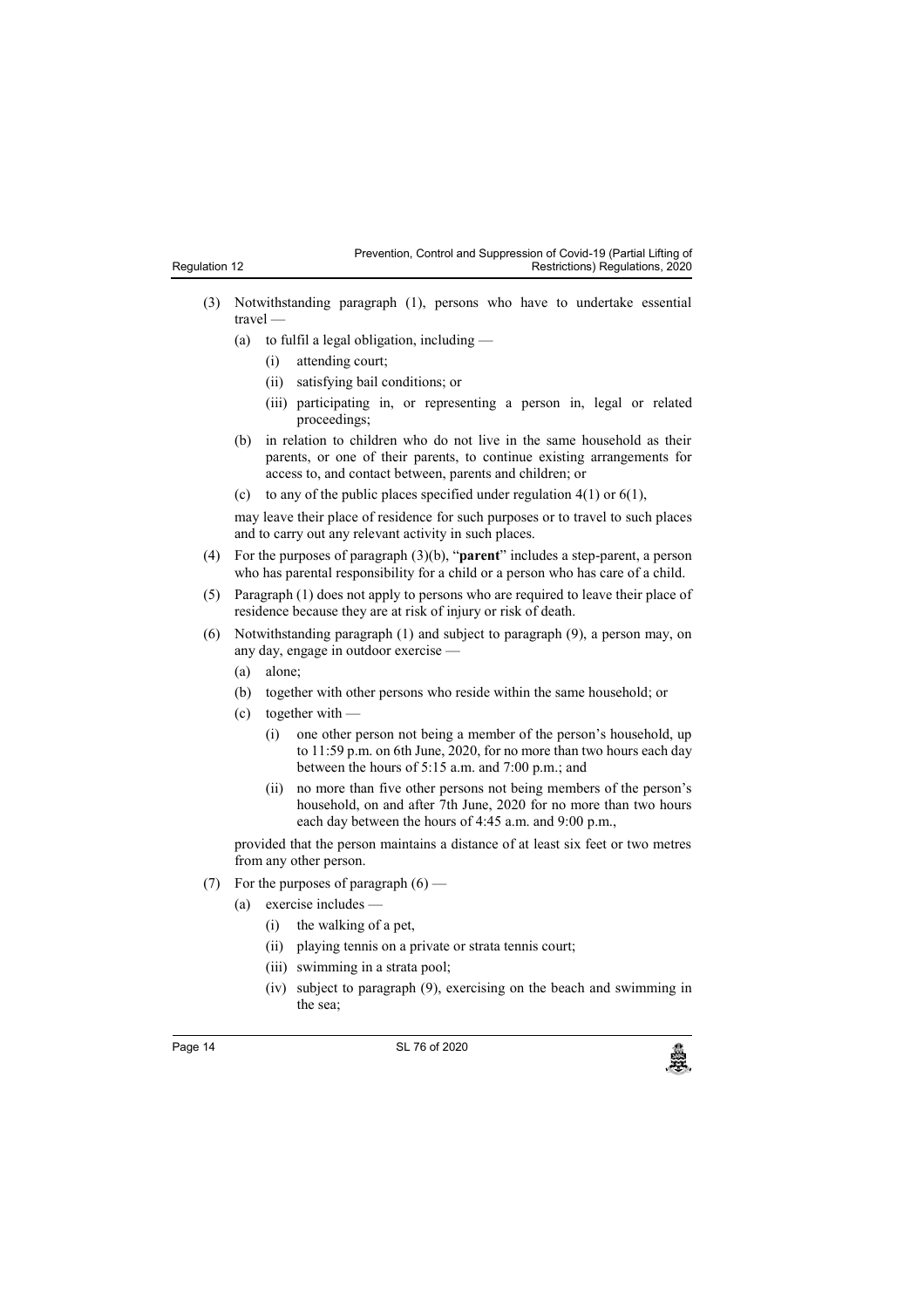- (v) subject to paragraph (10), exercising in a public place; and
- (vi) subject to paragraph (10), open air non-contact sports; and
- (b) exercise shall not be carried out in a public pool, a public gym, or a strata gym.
- (8) Subject to paragraph (9), a person may fish from the shoreline
	- (a) alone;
	- (b) together with other persons who reside within the same household; or
	- (c) together with
		- (i) one other person not being a member of the person's household, up to 11:59 p.m. on 6th June, 2020 on any day between the hours of 5:15 a.m. and 7:00 p.m.; and
		- (ii) no more than five other persons not being members of the person's household, on and after 7th June, 2020 on any day between the hours of 4:45 a.m. and 9:00 p.m.,

provided that the person maintains a distance of at least six feet or two metres from any other person.

- (9) Notwithstanding that pursuant to paragraph  $(7)(a)(iv)$  and paragraph  $(8)$  persons may visit the beach to exercise, swim in the sea and fish from the shoreline —
	- (a) up to 11:59 p.m. on 6th June, 2020, persons who wish to exercise on a beach or swim in the sea shall do so on the following conditions —
		- (i) persons whose surnames begin with the letters A to K shall only do so on Mondays, Wednesdays, and Fridays; and
		- (ii) persons whose surnames begin with the letters L to Z shall only do so on Tuesdays, Thursdays, and Saturdays;
	- (b) on and after 7th June, 2020, any person may exercise on a beach, swim in the sea and fish from the shoreline on any day;
	- (c) no person shall hold or attend any party, picnic or similar gathering on a beach;
	- (d) no person shall engage in any activity in the waters other than those specified in paragraph  $(7)(a)(iv)$  and  $(8)$ ; and
	- (e) no person shall fish from the shoreline in any of the areas specified in the Schedule,

and a person who contravenes this paragraph commits an offence and is liable on conviction to a fine of one thousand dollars and to imprisonment for six months.

(10) For the purposes of paragraph  $(7)$  —

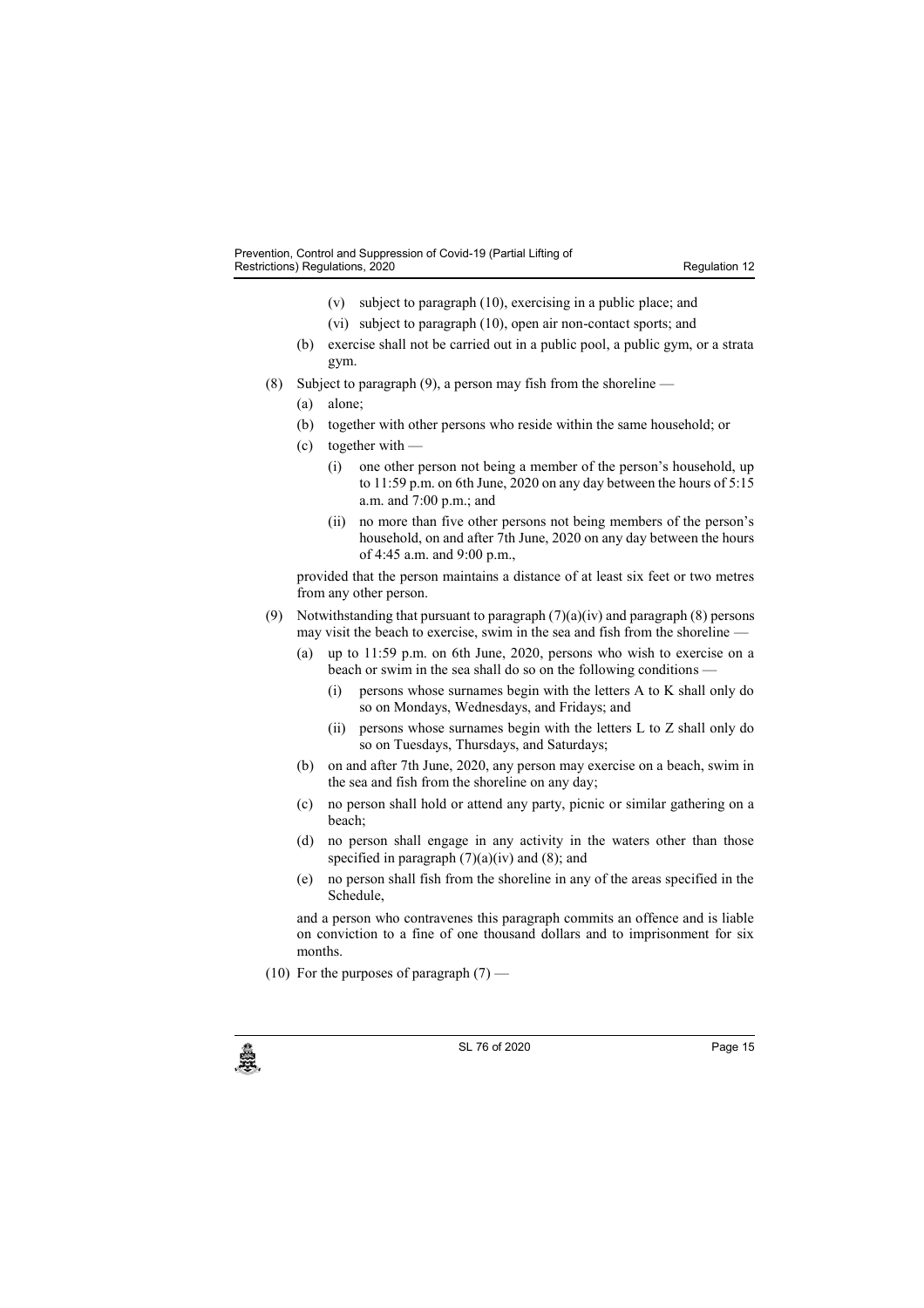| Regulation 13 |  |
|---------------|--|
|               |  |

- (a) and subject to any conditions imposed by the Competent Authority and persons maintaining a distance of at least six feet or two metres from another person —
	- (i) up to 11:59 p.m. on 6th June, 2020, no more than two persons shall be permitted to engage in an open air non-contact sport; and
	- (ii) on and after 7th June, 2020, no more than six persons shall be permitted to engage in an open air non-contact sport; and
- (b) a person may exercise in a public place
	- (i) alone;
	- (ii) together with other persons who reside within the same household; or
	- (iii) together with
		- (A) one other person not being a member of the person's household, up to 11:59 p.m. on 6th June, 2020; and
		- (B) no more than five other persons not being members of the person's household, on and after 7th June, 2020.
- (11) A person who, without lawful authority, remains in a place other than the confines of the person's place of residence, inclusive of the person's yard space, commits an offence and is liable on conviction to a fine of one thousand dollars and to imprisonment for six months.

#### **13. Public Transport in Grand Cayman and Cayman Brac**

- **13**. (1) An operator of a taxi or an omnibus in Grand Cayman or Cayman Brac shall only drive such taxi or omnibus on the following conditions —
	- (a) only half of the total seating capacity of the taxi or omnibus is used at any time;
	- (b) seating in the taxi or omnibus is staggered in such a way that each passenger is able to distance himself or herself as far as possible from the other passenger and the driver; and
	- (c) all persons, including the driver of the taxi or omnibus, shall wear masks or cloth face coverings when in the taxi or omnibus.
	- (2) A person who contravenes paragraph (1)(a) commits an offence and is liable on conviction to a fine of one thousand dollars and to imprisonment for six months.

#### **14. Restriction on certain essential travel in Grand Cayman**

- **14**. (1) Notwithstanding regulation 12(3)(c), and subject to regulation 4(2), the restrictions in paragraph (2) apply in Grand Cayman to —
	- (a) persons who have to undertake essential travel to the following public places —
		- (i) supermarkets;

Page 16 **SL 76 of 2020**<br>SL 76 of 2020<br>منابع المسلمات المسلمات المسلمات المسلمات المسلمات المسلمات المسلمات المسلمات المسلمات المسلمات المسلمات المسلم

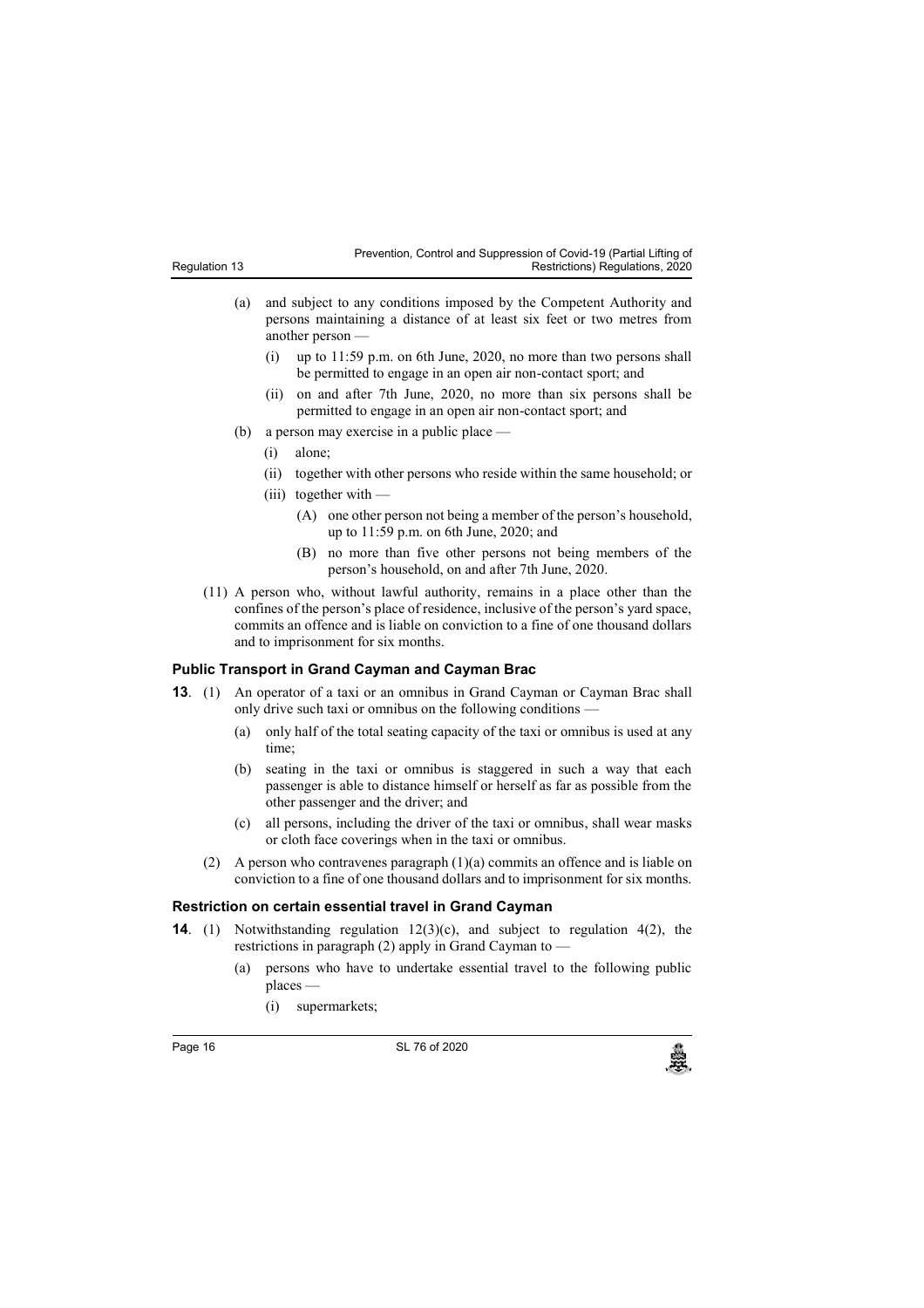- (ii) convenience stores and minimarts;
- (iii) hardware stores and home depots;
- (iv) retail businesses;
- (v) car wash businesses;
- (vi) retail banks, building societies and credit unions;
- (vii) gas or refilling stations;
- (viii) post offices, and mail and parcel delivery businesses;
- (ix) pet grooming businesses;
- (x) laundromats; and
- (xi) money remittance facilities, subject to such conditions as may be imposed by the Competent Authority; and
- (b) persons who have to travel to educational institutions to collect school supplies.
- (2) Subject to paragraph (3), where persons have to travel to a place in paragraph  $(1)$  –
	- (a) persons whose surnames begin with the letters A to K shall only do so on Mondays, Wednesdays, and Fridays; and
	- (b) persons whose surnames begin with the letters L to Z shall only do so on Tuesdays, Thursdays, and Saturdays.
- (3) Where a person has a double-barrelled surname, the first name of the person's double-barrelled surname shall be the name used for the purposes of paragraph (2).
- (4) The restrictions in paragraph (2) do not apply to persons who have to travel to convenience stores, minimarts or gas or refilling stations on a Sunday.
- (5) A person who contravenes paragraph (2) commits an offence and is liable on conviction to a fine of one thousand dollars and to imprisonment for six months.

#### **15. Use of a boat for fishing – Grand Cayman**

- **15**. (1) In Grand Cayman, up to 11.59 p.m. on 6th June, 2020, a person may use a boat between the hours of 5:15 a.m. and 7:00 p.m. on any day, not including Sunday, only for the purpose of fishing in the waters and —
	- (a) no more than two persons shall be on any boat;
	- (b) no person shall travel by boat to visit Cayman Brac or Little Cayman; and
	- (c) no person shall operate or manoeuvre a boat so as to congregate or gather with any other person on any other boat or vessel.
	- (2) In Grand Cayman, on and after 7th June, 2020 a person may use a boat between the hours of 4:45 a.m. and 9:00 p.m. on any day only for the purpose of fishing in the waters, subject to the following conditions —



c SL 76 of 2020<br>
SL 76 of 2020<br>
Page 17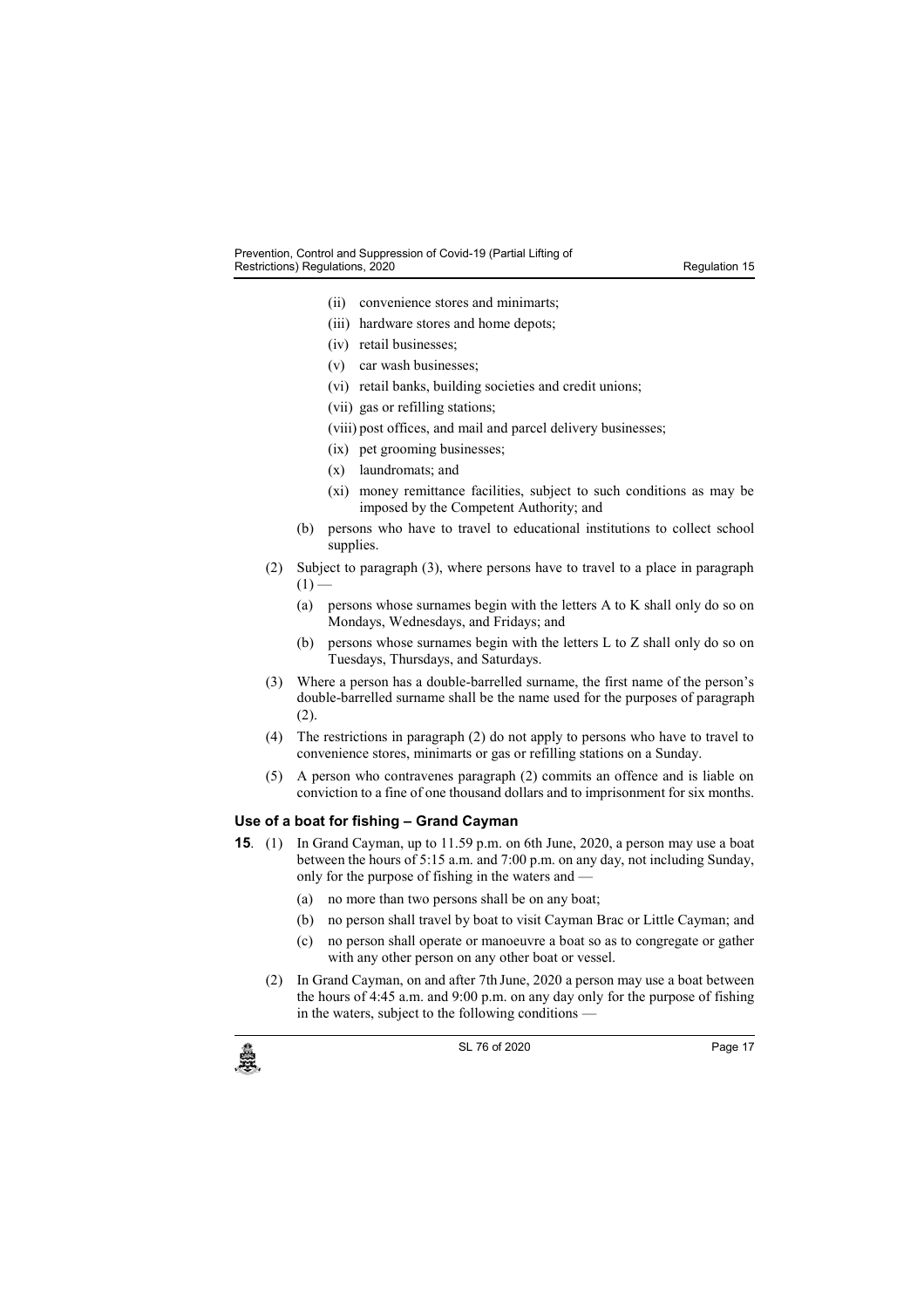- (a) no more than six persons shall be on a boat; and
- (b) no person shall travel for pleasure between the Islands to visit Cayman Brac or Little Cayman; and
- (c) a person may operate or manoeuvre a boat so as to congregate or gather with any other person on any other boat or vessel provided that the number of persons gathering does not exceed six persons.
- (3) Notwithstanding paragraphs (1) and (2), no person shall congregate or conduct any boating activity in the waters in the areas specified in the Schedule.
- (4) A person who contravenes paragraph (1), (2) or (3) commits an offence and is liable on conviction to a fine of one thousand dollars and to imprisonment for six months.

### **16. Travelling by boat for pleasure - Cayman Brac**

- **16**. (1) In Cayman Brac, up to 11.59 p.m. on 6th June, 2020, a person may, on any day, use a boat to travel for pleasure including for fishing in the waters, subject to the following conditions
	- (a) no more than two persons shall be on any boat; and
	- (b) no person shall travel by boat for pleasure to visit Grand Cayman or Little Cayman.
	- (2) In Cayman Brac, on and after 7th June, 2020 a person may, on any day, use a boat to travel for pleasure, including for fishing in the waters, subject to the following conditions —
		- (a) no more than six persons shall be on a boat; and
		- (b) no person shall travel by boat for pleasure to visit Grand Cayman or Little Cayman.
	- (3) A person who contravenes paragraph (1) or (2) commits an offence and is liable on conviction to a fine of one thousand dollars and to imprisonment for six months.

## **17. Travel between the Islands**

- **17**. (1) Subject to this regulation, any person may travel between the Islands by air transport.
	- (2) Persons who carry out essential services in the Islands may travel between the Islands by air transport or by boat.
	- (3) Subject to paragraph (2) and this regulation, no person in Grand Cayman is permitted to travel by boat to Cayman Brac except for the transport of freight to Cayman Brac.
	- (4) Persons travelling to Cayman Brac from Grand Cayman or Little Cayman by air transport or by boat to carry out essential services as provided in paragraph (2)

Page 18 **SL 76 of 2020**<br>SL 76 of 2020<br>منابع المسلمات المسلمات المسلمات المسلمات المسلمات المسلمات المسلمات المسلمات المسلمات المسلمات المسلمات المسلم

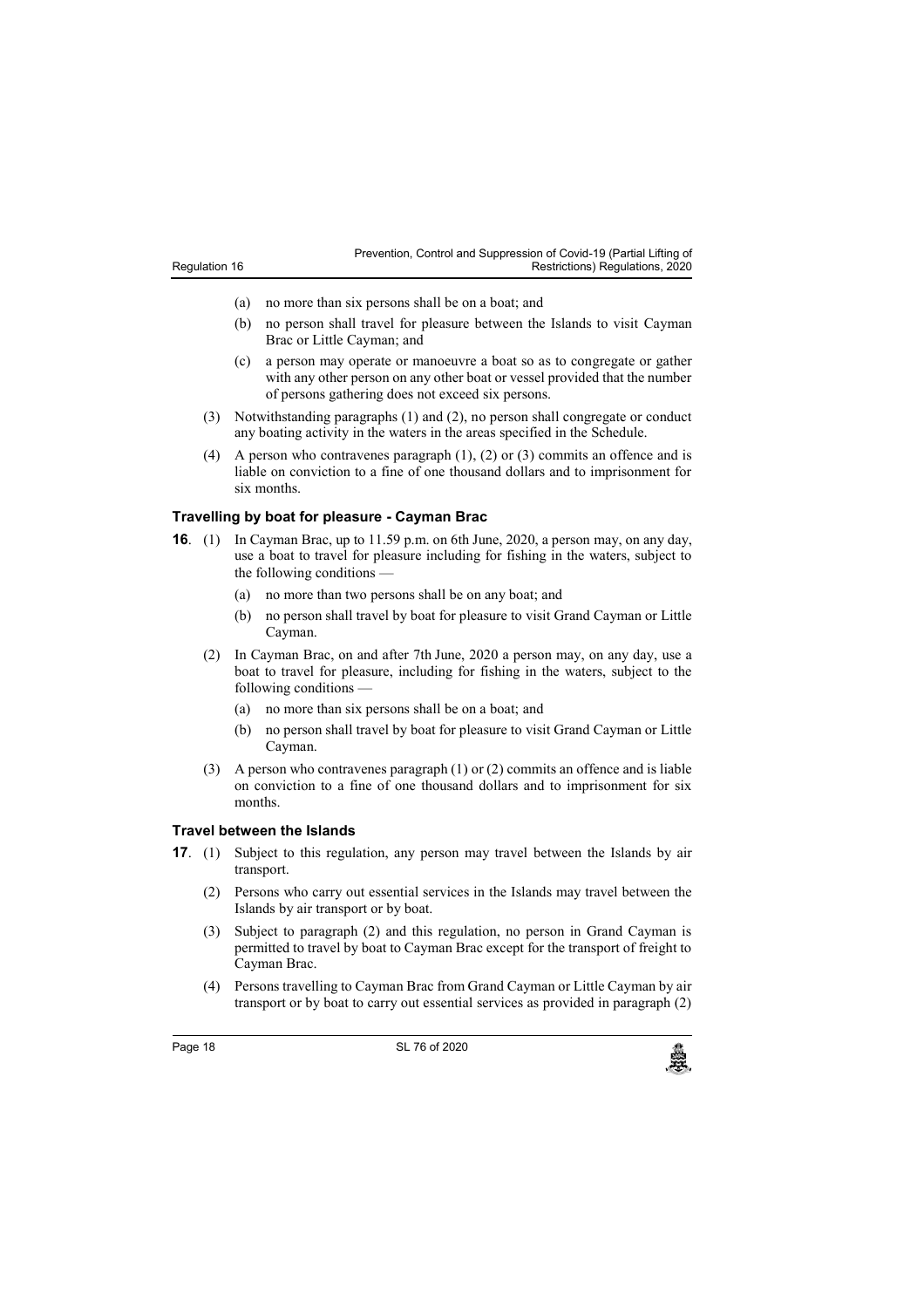are not required to be quarantined or isolated in accordance with the Law and the regulations made thereunder.

- (5) A person who wishes to travel to between the Islands shall
	- (a) prior to travelling
		- (i) notify the Medical Officer of Health or the Director of the Sister Islands Health Services of the proposed travel;
		- (ii) remain at a place of isolation as specified by the Medical Officer of Health or the Director of the Sister Islands Health Services for a period of not less than fourteen days; and
		- (iii) be tested for the virus; and
	- (b) only be permitted to travel after such test has been declared to be negative by the Medical Officer of Health.
- (6) Where a person has tested negative for the virus, the person shall be transported immediately after the person has received the results to the airport or to the boat for boarding, by a person assigned by the Medical Officer of Health or the Director of the Sister Islands Health Services.
- (7) A person in Cayman Brac or Little Cayman who wishes to travel to Grand Cayman for medical reasons shall obtain the prior approval of the Director of the Sister Islands Health Services to do so but this shall not apply where a medical doctor determines that a case is an emergency and that travel to Grand Cayman is required.
- (8) A person referred to in paragraph (7) shall, for a period of fourteen days
	- (a) from the date of arrival in Grand Cayman; or
	- (b) from the date of return to Cayman Brac or Little Cayman,

for the purposes of surveillance by the Medical Officer of Health or the Director of the Sister Islands Health Services, remain at a place of isolation as specified by the Medical Officer of Health or the Director of the Sister Islands Health Services and shall be subject to such conditions as are specified by the Medical Officer of Health or the Director of the Sister Islands Health Services.

- (9) The date in paragraph (8) from which a person referred to in paragraph (7) shall be required to remain in isolation shall be determined having regard to the person's medical circumstances.
- (10) For the purposes of this regulation, "**essential services**" includes services provided by the following persons —
	- (a) medical personnel;
	- (b) engineers;
	- (c) crane operators;
	- (d) truck operators;

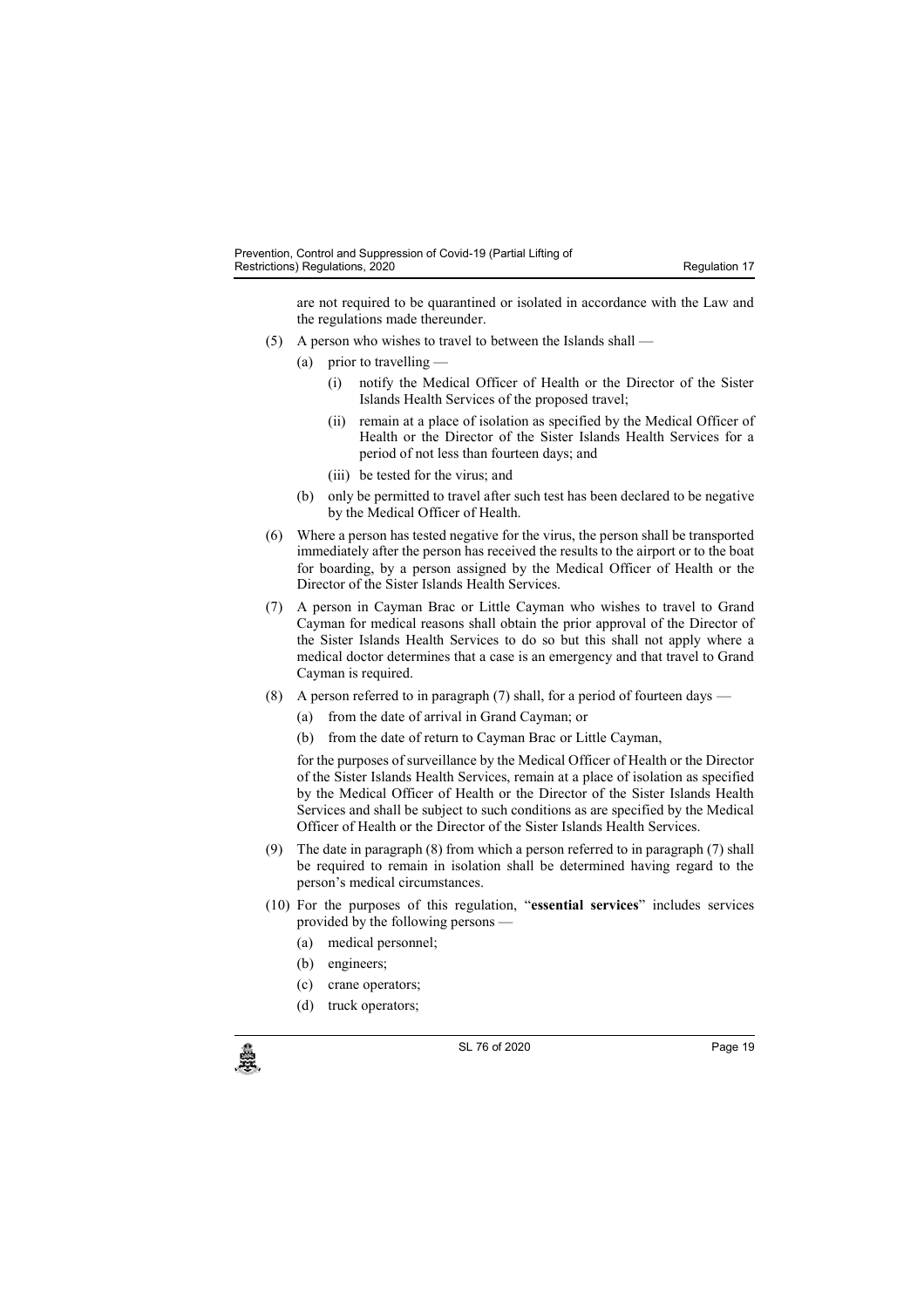- (e) utility workers;
- (f) persons employed to physically deliver propane gas to premises or to otherwise deal with propane gas;
- (g) persons engaged in the exercise of Cabinet, parliamentary or judicial duties;
- (h) civil servants designated as essential workers by the Chief Officer of the Portfolio of the Civil Service;
- (i) officers of the Royal Cayman Islands Police Service referred to in section 3 of the *Police Law (2017 Revision);*
- (j) customs and border control officers of the Customs and Border Control Service established under section 3 of the *Customs and Border Control Law, 2018;*
- (k) officers of the Fire Brigade established under section 3 of the *Fire Brigade Law (2006 Revision);*
- (l) prison officers;
- (m) persons providing security services; and
- (n) such other persons as approved by
	- (i) the Medical Officer of Health, in the case of Grand Cayman; and
	- (ii) the Director of the Sister Islands Health Services, the District Commissioner for Cayman Brac and Little Cayman or the Deputy of the District Commissioner in the case of Cayman Brac or Little Cayman.
- (11) A person who contravenes paragraph  $(3)$ ,  $(5)$ ,  $(7)$  or  $(8)$  commits an offence and is liable on conviction to a fine of one thousand dollars and to imprisonment for six months.

#### **18. Police powers**

- **18**. (1) A police officer may require a person to answer any questions to enable the police officer to ascertain who the person is and whether the person is exempt under these Regulations, and where the person does not satisfy the police officer that the person falls within the exempted categories set out under these Regulations, the police officer may —
	- (a) direct the person to go immediately to the person's place of residence; or
	- (b) detain and convey the person to the person's place of residence.
	- (2) The power in paragraph (1) may be exercised where a person is at any place other than the person's place of residence.
	- (3) For the purposes of exercising the power in paragraph (1), a police officer may enter any place other than a residence.

Page 20 SL 76 of 2020<br>المجلس المستخدم المستخدم المستخدم المستخدم المستخدم المستخدم المستخدم المستخدم المستخدم المستخدم المستخدم المس<br>والمستخدم المستخدم المستخدم المستخدم المستخدم المستخدم المستخدم المستخدم المستخدم المستخ

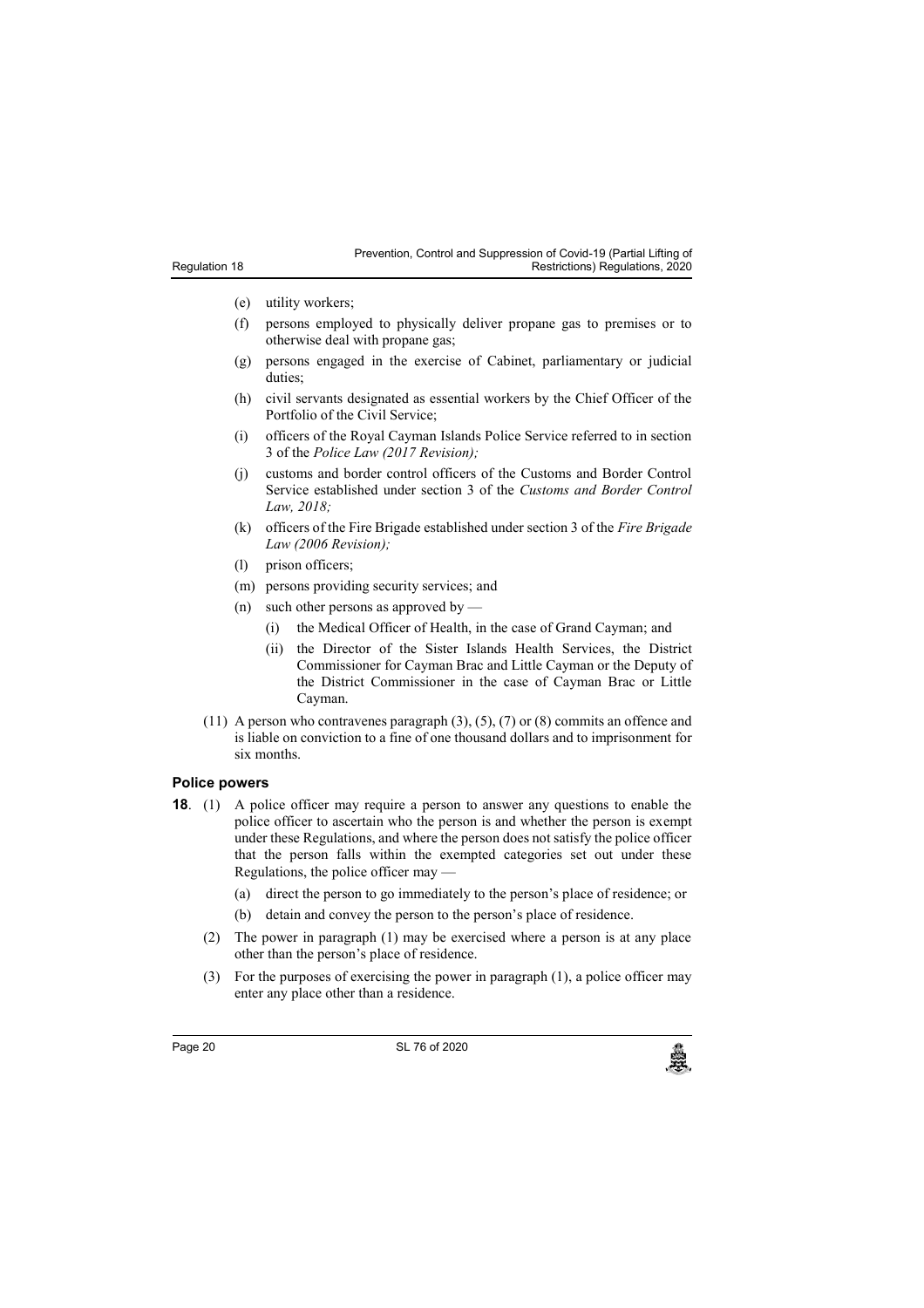- (4) A police officer may use reasonable force, if necessary, in the exercise of a power under this regulation.
- (5) For the purposes of these Regulations, the police powers referred to in this regulation only apply to police officers in Grand Cayman.

#### **19. Repeal of the Prevention, Control and Suppression of Covid-19 (Grand Cayman) Regulations, 2020**

**19**. The *Prevention, Control and Suppression of Covid-19 (Grand Cayman) Regulations, 2020* are repealed.

## **Expiry**

**20**. These Regulations shall continue in force until 22nd June, 2020 or until such later date as the Cabinet may specify by notice in the *Gazette*, in any other official Government website or official means of communication.



SL 76 of 2020 Page 21